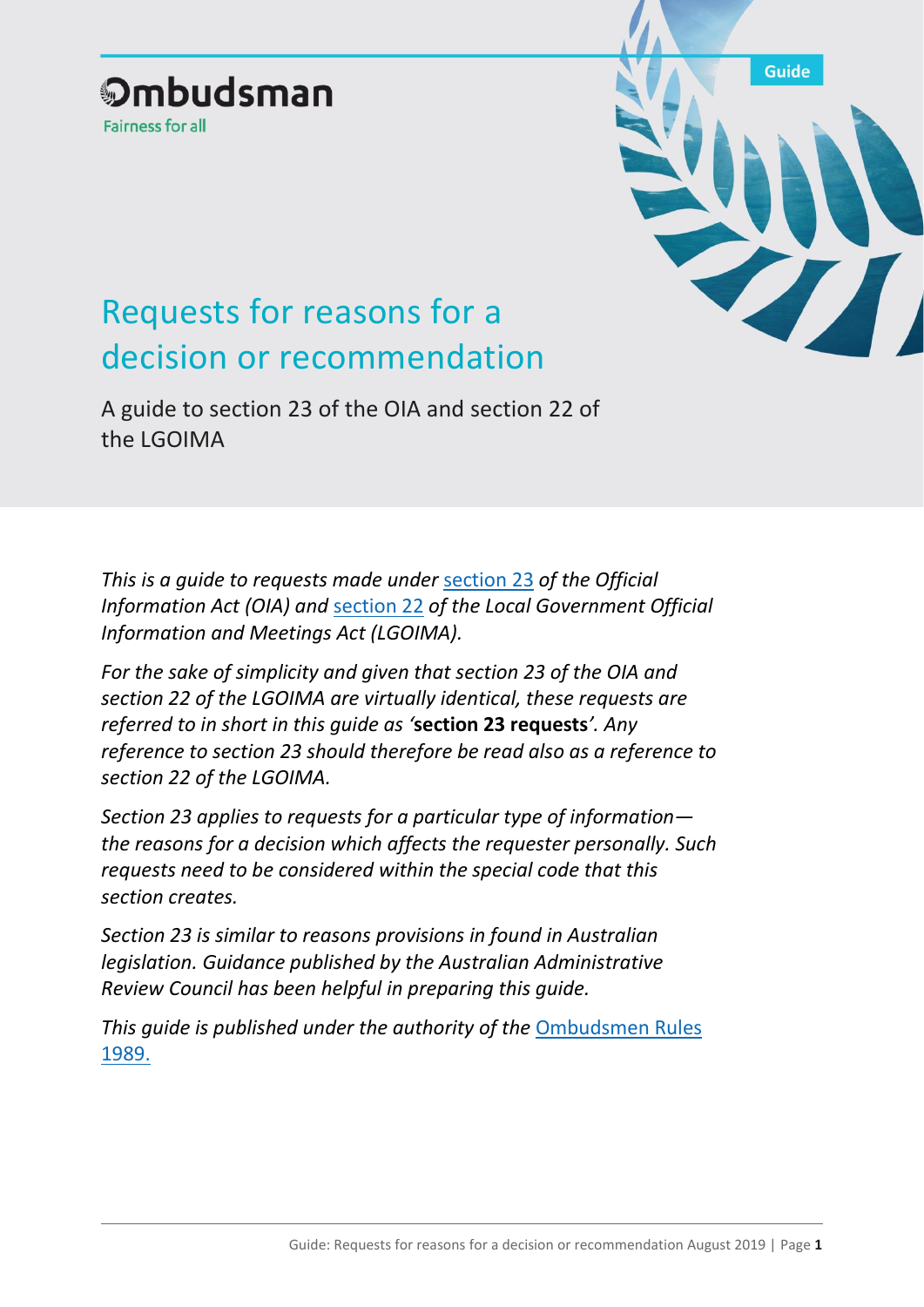# **Contents**

|                                                                                           | 3              |
|-------------------------------------------------------------------------------------------|----------------|
| Why have a right of access to reasons for decisions? ___________________________          | $\mathbf{3}$   |
|                                                                                           | 4              |
|                                                                                           | 5              |
|                                                                                           | 5              |
| How to make or recognise a section 23 request ___________________________________ 5       |                |
|                                                                                           |                |
|                                                                                           |                |
|                                                                                           |                |
|                                                                                           | $\overline{7}$ |
|                                                                                           |                |
|                                                                                           |                |
|                                                                                           |                |
| What is 'a reference to the information on which the findings were based'? ___________ 10 |                |
|                                                                                           |                |
|                                                                                           |                |
|                                                                                           |                |
|                                                                                           |                |
|                                                                                           |                |
| What if the decision or recommendation was wrong? _______________________________ 12      |                |
|                                                                                           | 14             |
|                                                                                           |                |
| Exceptions to the duty to refer to the information on which findings were based ______ 16 |                |
| Evaluative material                                                                       |                |
|                                                                                           |                |
| Contrary to the interests of persons under 16                                             | 19             |
| Prejudice to the safe custody or rehabilitation of an offender or detainee                | 19             |
| What if a requester is unhappy with the decision made on their section 23                 |                |
|                                                                                           | 19             |
|                                                                                           | 20             |
|                                                                                           | 21             |
|                                                                                           | 21             |
|                                                                                           | 22             |
|                                                                                           |                |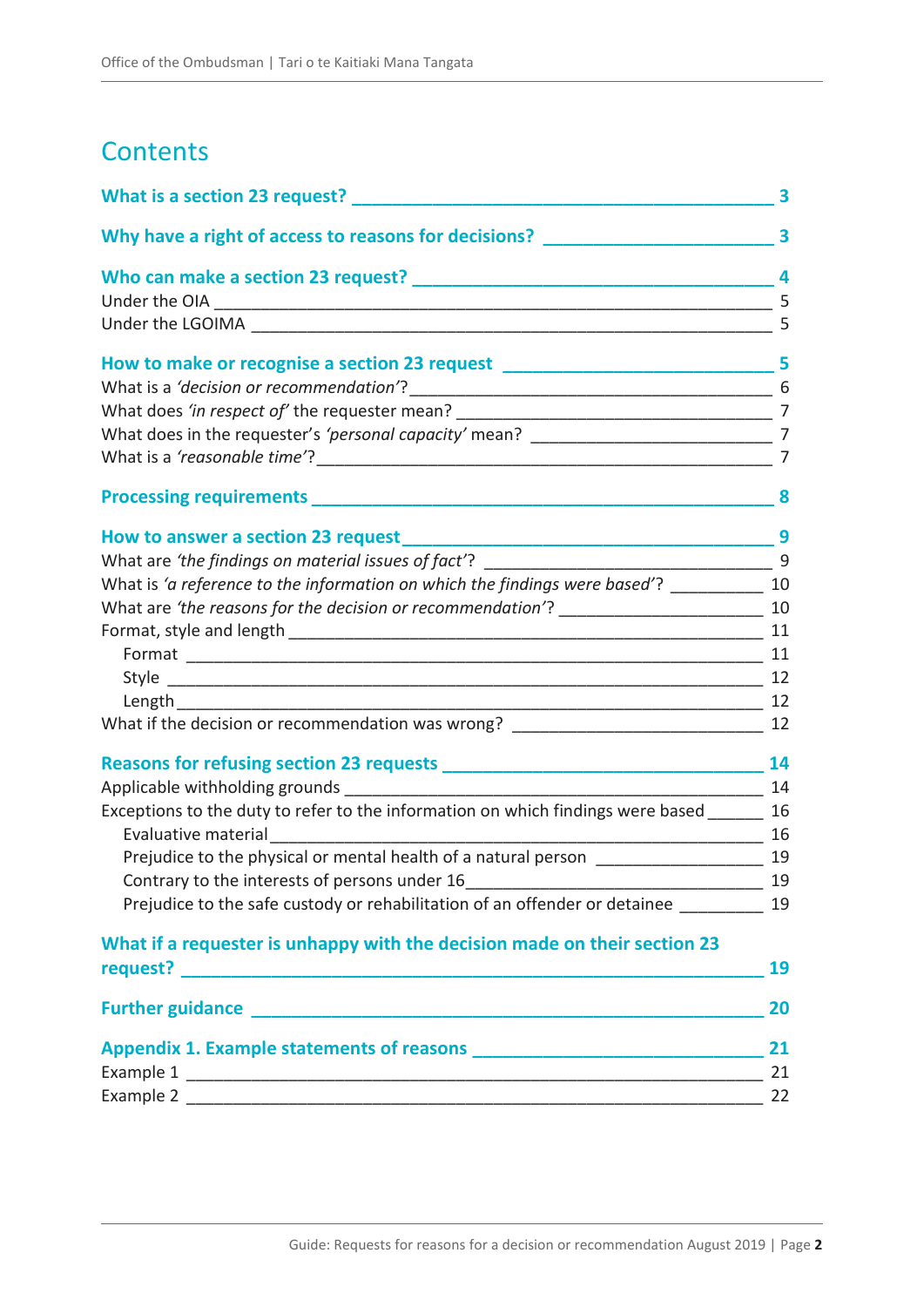# <span id="page-2-0"></span>What is a section 23 request?

A [section 23](http://legislation.govt.nz/act/public/1982/0156/latest/DLM65628.html?search=ts_act%40bill%40regulation%40deemedreg_official+information_resel_25_a&p=1) request is one for a statement of the reasons why an agency made a decision or recommendation in respect of the requester. This section is found in [Part 3](http://legislation.govt.nz/act/public/1982/0156/latest/DLM65611.html?search=ts_act%40bill%40regulation%40deemedreg_official+information_resel_25_a&p=1) of the legislation. Ordinary requests for official information are considered under [Part](http://legislation.govt.nz/act/public/1982/0156/latest/DLM65381.html?search=ts_act%40bill%40regulation%40deemedreg_official+information_resel_25_a&p=1) 2.

Section 23 provides a **right of access** to a statement of reasons on request made within *'a reasonable time'* of the decision or recommendation.

Section 23 requests are different from ordinary official information requests because the section doesn't just enable access to information that is already **held**. It imposes a duty on agencies to **create** a statement of the reasons why a decision was made.

# <span id="page-2-1"></span>Why have a right of access to reasons for decisions?

Section 23 allows people to better understand why agencies have taken the decisions that affect them personally. This can help them to accept the decisions, or know whether to challenge them. Having to provide reasons can also help to improve the decision making process by encouraging decision makers to reflect more carefully on their task, and be more diligent in their decision making. The availability of reasons can also assist agencies to identify relevant principles from previous decisions, and create standards to inform future decisions.

The courts have recognised the following six-point rationale for providing reasons for decisions:<sup>1</sup>

- *1. The discipline on the decision maker itself: it is commonplace that preliminary views can be changed when the process of thinking through the reasons and writing them down is undertaken.*
- *2. Assurance to those affected that their evidence and arguments have been assessed in accordance with the law, a matter relating to the next two points.*
- *3. Assistance to those affected in deciding whether to challenge the decision, for instance by appeal, review or other complaint mechanism—since the statement of reasons may satisfy them that they have no real prospect of a successful challenge.*
- *4. If a review is mounted, assistance to the parties, counsel and deciders engaged in the review.*
- *5. The establishment, where appropriate, of a body of precedent or at least of guidance, governing or affecting the exercise of the particular power.*
- *6. Assurance to the wider public of the legitimacy, openness and accessibility of the exercise of the power—an aspect of accountability.*

<sup>1</sup> *Singh v Chief Executive Officer, Department of Labour* [1999] NZAR 258 at 262–263.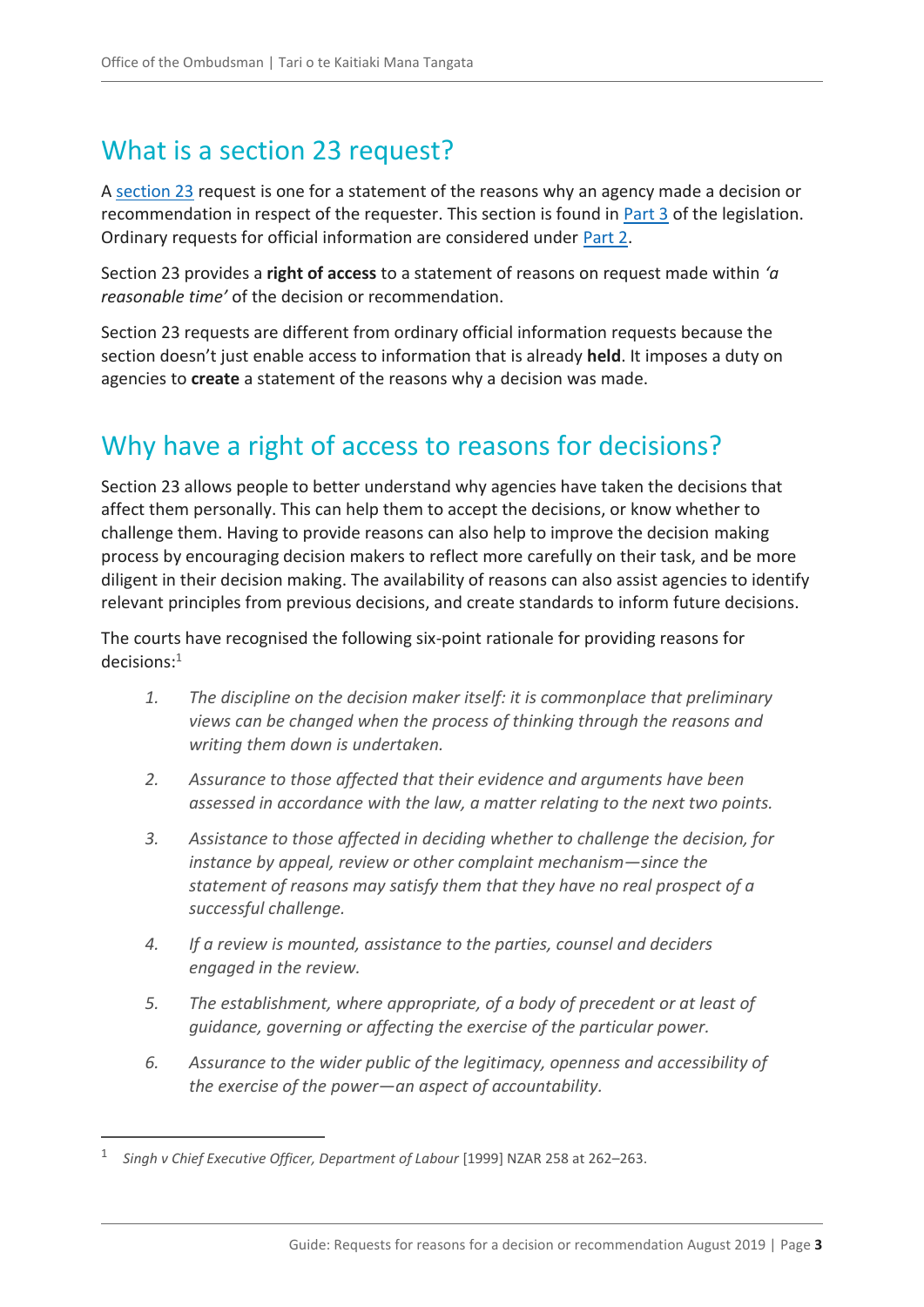Being able to provide reasons for decisions is **part of good decision making** generally (see our guide to [Good decision making\)](https://ombudsman.parliament.nz/resources/good-decision-making). It's good administrative practice to adequately record and document decisions at the time they are made. This makes it easier to provide a statement of reasons if one is later requested.

#### **Related provisions**

Section 23 complements other provisions in the legislation that enable:

- people and corporate entities to request the **internal rules** that agencies use to make decisions about them;<sup>2</sup> and
- corporate entities to request **personal information** about themselves. 3

These provisions also deal with special types of information to which people have a right of access.

Like section 23, these provisions are about ensuring transparent and accountable decision making.

Here's a diagram to help you figure out which rules apply to which requests.

| How did you decide?                               | Requests for internal decision<br>making rules                   | Section 22 OIA /<br>section 21 LGOIMA |  |
|---------------------------------------------------|------------------------------------------------------------------|---------------------------------------|--|
|                                                   |                                                                  |                                       |  |
| Why did you decide?                               | Requests for reasons for a decision<br>or recommendation         | Section 23 OIA /<br>section 22 LGOIMA |  |
|                                                   |                                                                  |                                       |  |
| I want what you hold<br>about my corporate entity | Requests by corporate entities<br>for their personal information | Section 24 OIA /<br>section 23 LGOIMA |  |

# <span id="page-3-0"></span>Who can make a section 23 request?

 $\overline{a}$ 

The eligibility requirements are different under the OIA and LGOIMA.

<sup>&</sup>lt;sup>2</sup> See s 22 OIA and s 21 LGOIMA. For more information see [Requests for internal decision making rules.](https://ombudsman.parliament.nz/resources/requests-internal-decision-making-rules-guide-section-22-oia-and-section-21-lgoima)

<sup>3</sup> See s 24 OIA and s 23 LGOIMA. Note, individual natural persons can request access to personal information about themselves under the Privacy Act. For more information see [Requests by corporate entities for their](https://ombudsman.parliament.nz/resources/requests-corporate-entities-their-personal-information-guide-part-4-oia-and-lgoima)  [personal information.](https://ombudsman.parliament.nz/resources/requests-corporate-entities-their-personal-information-guide-part-4-oia-and-lgoima)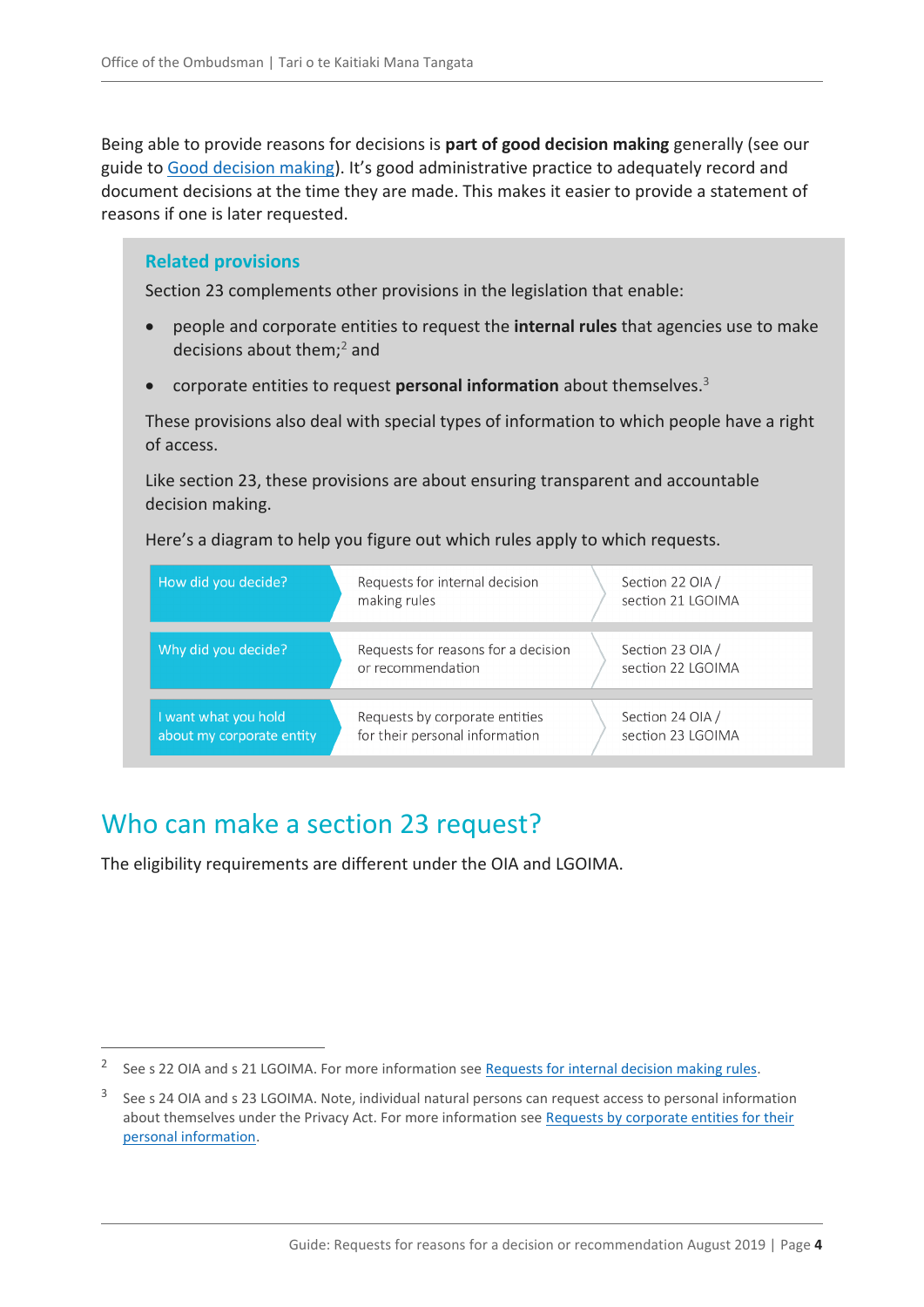# <span id="page-4-0"></span>**Under the OIA**

Requests for statements of reasons can **only** be made by:<sup>4</sup>

- New Zealand citizens or permanent residents;
- people in New Zealand; or
- corporate entities (that is, companies or incorporated societies) which are either incorporated in New Zealand or have a place of business here.

## <span id="page-4-1"></span>**Under the LGOIMA**

Requests for statements of reasons can be made by **any person** (individual or corporate entity), whether in New Zealand or not.<sup>5</sup>

# <span id="page-4-2"></span>How to make or recognise a section 23 request

There is no special way to make a section 23 request. Requests can be made orally, or in writing.

It is a good idea for requesters to refer to section 23 (or section 22 of the LGOIMA) when they make their request, so there can be no doubt that they are seeking a written statement of reasons. However, there is no requirement to do so. Agencies ought to be aware of their obligation to supply reasons when requested. They do not need to be referred to section 23. Nor should a person be denied their right to access reasons because they didn't know of it, or only knew of it vaguely, and so made the request without referring to section 23 explicitly.

Having said that, it must be **more than just a request for information relating to the decision or recommendation**, which would need to be considered under Part 2 of the OIA or LGOIMA or the Privacy Act 1993. It must be reasonably clear from the terms of the request that what the requester is seeking are the **reasons why** a decision or recommendation has been made in respect of them.

Section 23 will apply when:

- an agency has made [a 'decision or recommendation'](#page-5-0);
- 'in respect of' [the requester;](#page-6-0)
- in their ['personal capacity'](#page-6-1); and
- the requester asks the agency why that decision was made, within a ['reasonable time'](#page-6-2).

<sup>4</sup> See s 23(2) OIA.

 $5$  See s 22(1) LGOIMA.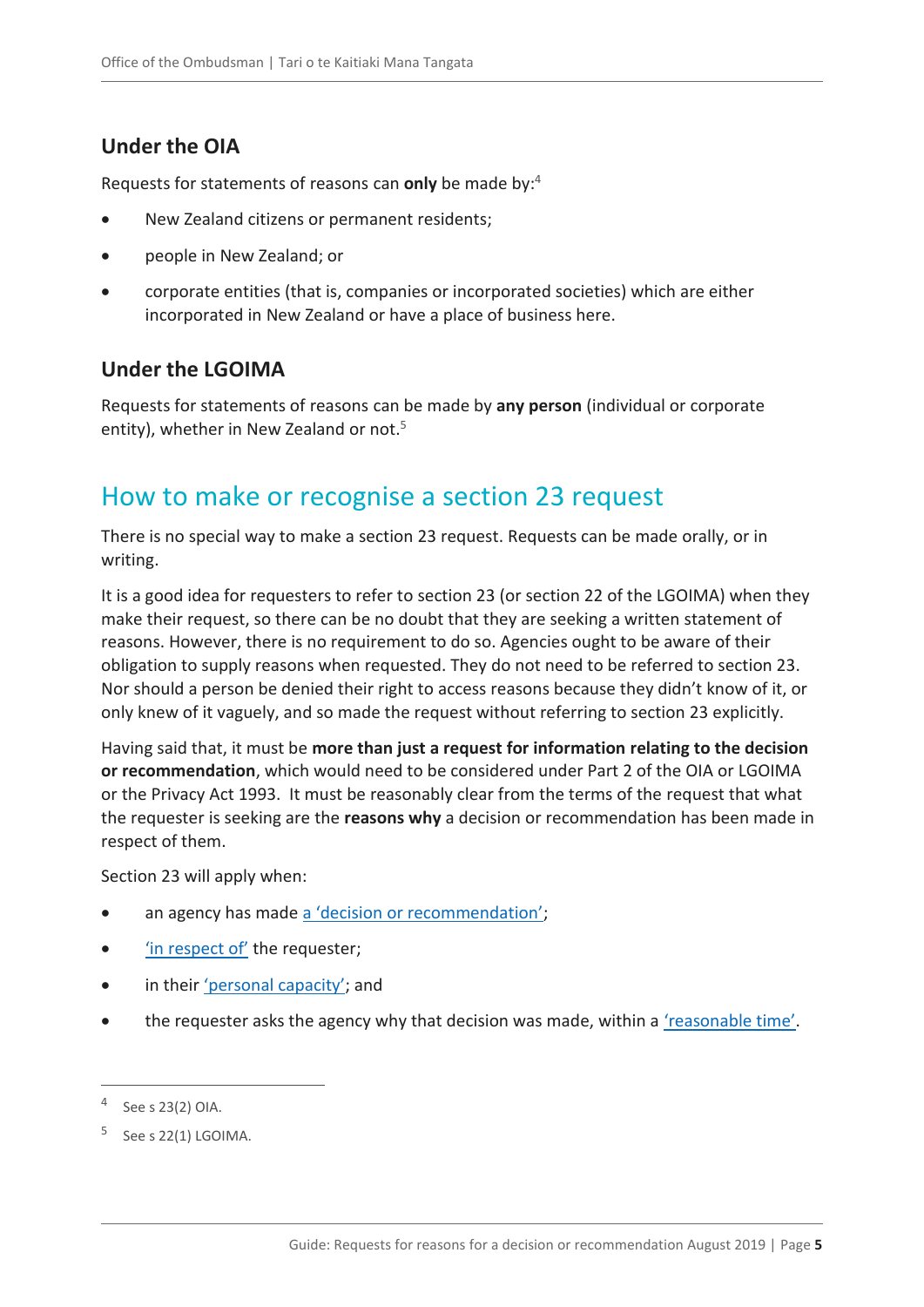If it is unclear whether the requester is seeking a written statement of reasons, the agency should consider consulting them in order to clarify the request. This is in accordance with the agency's duty to provide reasonable assistance to the requester to make their request.<sup>6</sup>

Example scenarios in which a person might make a section 23 request include:

- a requester wants to know why an agency rejected their application for appointment or promotion;
- a requester wants to know why an agency decided not to renew their contract;
- a requester wants to know why an agency declined their application for a permit, grant or benefit.

Requesters may seek a statement of reasons under urgency, provided they give reasons.<sup>7</sup>

### <span id="page-5-0"></span>**What is a** *'decision or recommendation'***?**

The OIA and LGOIMA do not define the types of decisions or recommendations that give rise to a right to request reasons. Any decision or recommendation made in respect of the requester and affecting them personally will give rise to such a right.

The plain meaning of *'decision'* is a conclusion or resolution reached after consideration, and the plain meaning of *'recommendation'* is a suggestion or proposal to a decision maker as to a preferred conclusion or resolution.<sup>8</sup>

It follows that the issue requiring determination must have been **considered** by the decisionmaker or the person making the recommendation, and a conclusion or resolution reached or proposed. The section 23 right does not arise in respect of issues that have not been actively considered. Nor does it arise in respect of the administrative steps taken toward reaching a decision or recommendation (for instance, where a decision maker seeks extra information in order to inform their decision).

#### **Case study 386217 (2014)—What is a** *'decision'***?**

 $\overline{a}$ 

A requester sought the reasons for ignoring his telephone messages, and (allegedly) not meeting New Zealand Bill of Rights Act obligations toward him. He complained to the Ombudsman when they were not provided. While he was perfectly entitled to ask for the reasons, it was not clear that this was a situation in which the requester could exercise his rights under section 23 of the OIA. It was not apparent that these issues had been

 $^6$  The duty to provide reasonable assistance in s 13 of the OIA (s 11 of the LGOIMA) is incorporated by s 23(3) of the OIA (s 22(2) of the LGOIMA).

<sup>&</sup>lt;sup>7</sup> The ability to seek urgency in s 12(3) of the OIA (s 10(3) of the LGOIMA) is incorporated by s 23(3) of the OIA (s 22(2) of the LGOIMA). For more information about responding to urgent requests, see [The OIA for Ministers](https://ombudsman.parliament.nz/resources/oia-ministers-and-agencies-guide-processing-official-information-requests)  [and agencies](https://ombudsman.parliament.nz/resources/oia-ministers-and-agencies-guide-processing-official-information-requests) and [The LGOIMA for local government agencies.](https://ombudsman.parliament.nz/resources/lgoima-local-government-agencies-guide-processing-requests-and-conducting-meetings)

<sup>&</sup>lt;sup>8</sup> Based on definitions in the Oxford Dictionary, retrieved on 21 January 2016 from [www.oxforddictionaries.com.](http://www.oxforddictionaries.com/)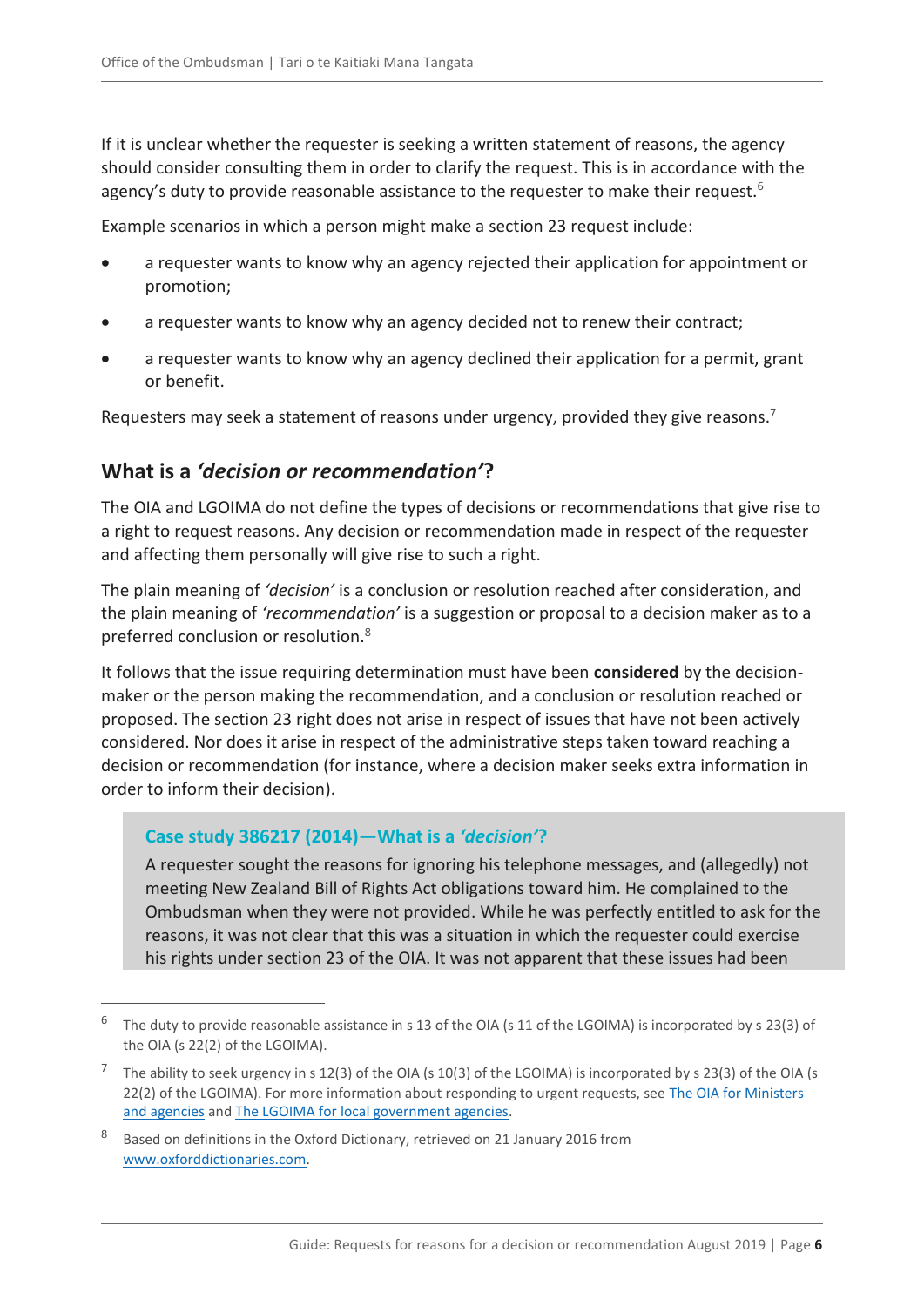actively considered and decided upon by the agency. The Ombudsman declined to investigate the complaint.

# <span id="page-6-0"></span>**What does** *'in respect of'* **the requester mean?**

*'In respect of'* means the decision or recommendation must be made **with reference to the requester** and not some other person or class of persons more generally. There may be situations when a requester is particularly keen to know why a decision was taken in respect of another person. For instance, a victim of crime is often interested in knowing the reasons why the enforcing authority decided not to prosecute a suspected offender. They may reasonably feel this decision impacts on them in a very significant way. However, the decision whether or not to prosecute is a decision made *'in respect of'* the alleged offender, not the victim. In this case, the victim's right to access information about the decision whether or not to prosecute can only be governed by Part 2 of the OIA or LGOIMA (and possibly the Privacy Act), not section 23.

## <span id="page-6-1"></span>**What does in the requester's** *'personal capacity'* **mean?**

*'In their personal capacity'* means the decision or recommendation must directly affect the rights and interests of the requester. The interests must be more than those of a general member of the public. As the committee that recommended the enactment of the OIA noted, section 23 *'does not apply in respect of decisions on policies or public issues'* more generally.<sup>9</sup>

## <span id="page-6-2"></span>**What is a** *'reasonable time'***?**

 $\overline{a}$ 

As noted above, requests must be made within a *'reasonable time'*. What constitutes a *'reasonable time'* will depend on the circumstances.

The right to request a statement of reasons does not last forever. Requesters must exercise that right expeditiously. The reason for the time limitation is logical. The more time has passed since the decision or recommendation, the harder it will be for the decision maker to accurately recall and create a statement of reasons for the decision.

However, section 23 rights and the duty to provide reasons for decisions are important. Agencies shouldn't invoke the time limitation to avoid compliance with section 23 without good reason. Agencies should consider the following.

- What is the length of the delay? Is the delay so significant as to suggest the request was not made within a reasonable time?
- What are the reasons for the delay? Are they plausible and/or reasonable?
- Would the delay in any way prejudice the agency if it was required to respond, for example, because the person who made the decision has left?

<sup>9</sup> Committee on Official Information, *[Towards Open Government: Supplementary Report](https://ombudsman.parliament.nz/resources/towards-open-government-danks-report)* (1981) vol 2 at 77.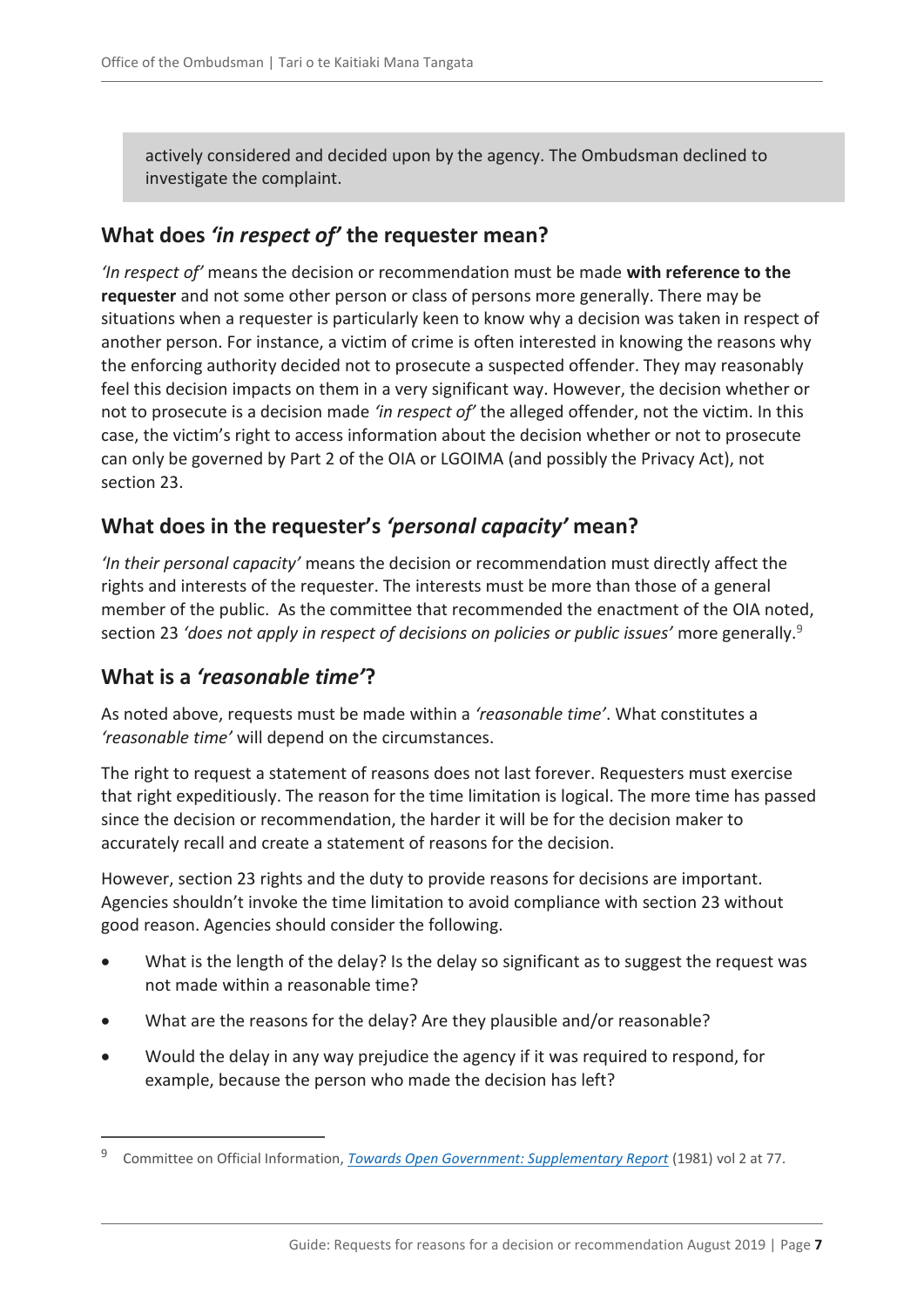If an agency is considering refusing a section 23 request on the grounds that it has not been made within a *'reasonable time'*, it is good practice to consider giving the requester an opportunity to comment before confirming any decision to that effect. The agency could also consider providing access to any information that is still held about the decision or recommendation, or facilitating a request for that information under Part 2 of the OIA or LGOIMA, or the Privacy Act.

# <span id="page-7-0"></span>Processing requirements

The processing requirements for section 23 requests are largely the same as they are for ordinary official information requests under Part 2 of the OIA or LGOIMA.

Agencies are still required to:<sup>10</sup>

 $\overline{a}$ 

- provide reasonable assistance to a requester to make a request for reasons;
- transfer a request if the decision or recommendation was made by another agency;
- make and communicate the decision on a request for reasons as soon as reasonably practicable and no later than 20 working days after the day it was received;
- notify any extension of this maximum time period within 20 working days;
- provide reasons for refusing a request, and tell the requester of their right to complain to the Ombudsman.

Agencies are also permitted to charge for the supply of reasons under section 23.<sup>11</sup> However, if an agency is following good administrative practice and adequately recording and documenting the decision making process at the time a decision is made, it should not be unduly onerous to provide a statement of reasons on request (see our guide to [Good decision](https://ombudsman.parliament.nz/resources/good-decision-making)  [making\)](https://ombudsman.parliament.nz/resources/good-decision-making). In addition, agencies must consider any factors that warrant waiver or remission of the charge in the public interest. Section 23 recognises that there is a strong public interest in people being able to access the reasons for a decision which affects them personally. These considerations may make it unreasonable to attempt to fully recover the cost of supplying a requester with a statement of reasons.

For more information about the requirements for processing official information requests see [The OIA for Ministers and agencies](https://ombudsman.parliament.nz/resources/oia-ministers-and-agencies-guide-processing-official-information-requests) and [The LGOIMA for local government agencies.](https://ombudsman.parliament.nz/resources/lgoima-local-government-agencies-guide-processing-requests-and-conducting-meetings)

<sup>&</sup>lt;sup>10</sup> Section 23(3) of the OIA provides that ss 12(3) (urgency), 13 (reasonable assistance), 14 (transfers), 15 (decisions), 15A (extensions), and 19 (reason for refusal to be given) still apply. Section 22(2) of the LGOIMA provides that ss 10(3) (urgency), 11 (reasonable assistance), 12 (transfers), 13 (decisions), 14 (extensions), and 18 (reason for refusal to be given) still apply.

<sup>&</sup>lt;sup>11</sup> Section 15(1A) of the OIA applies by virtue of s 23(3), and s 13(1A) of the LGOIMA applies by virtue of s 22(2).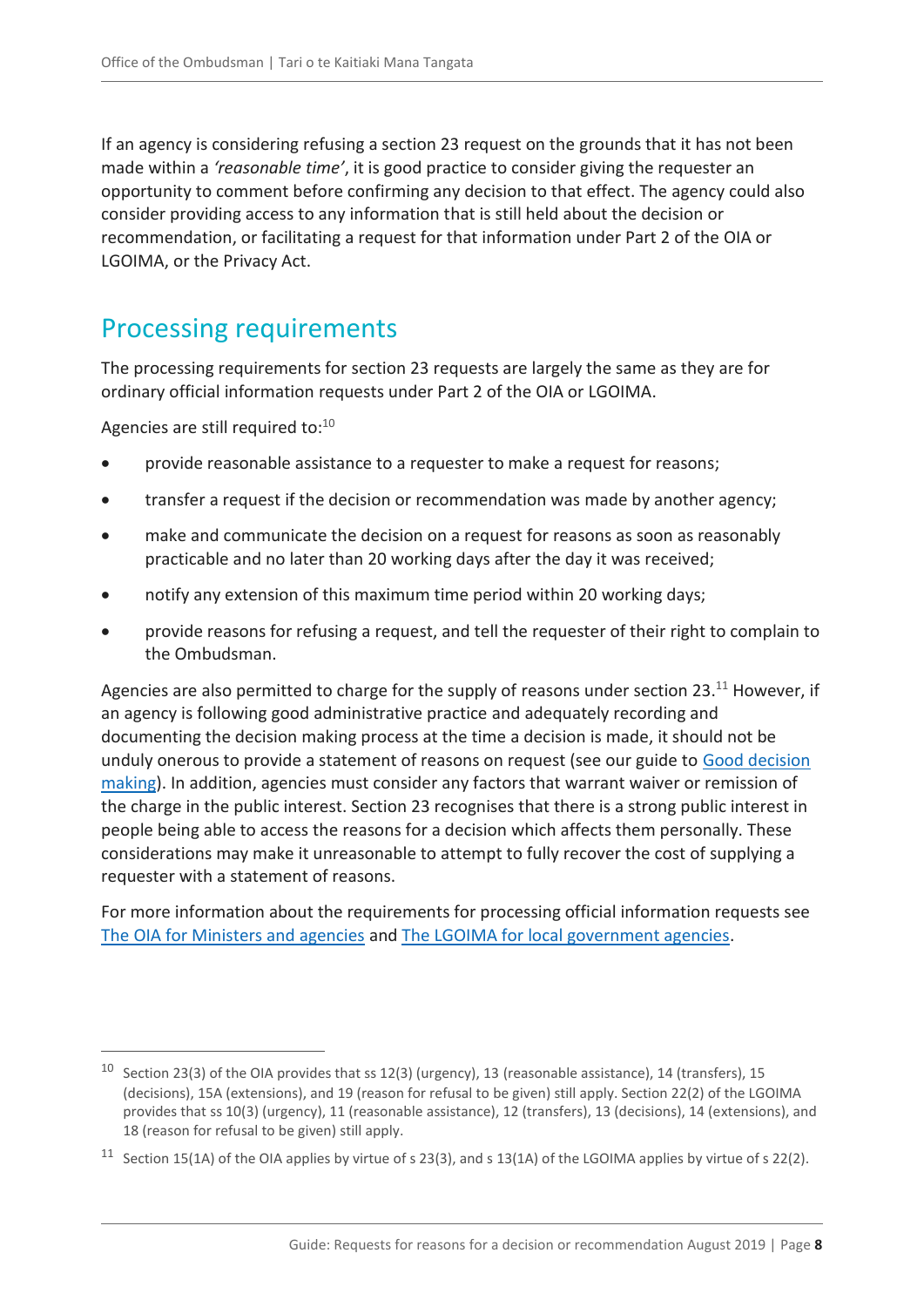# <span id="page-8-0"></span>How to answer a section 23 request

There is no set template or blueprint for answering a section 23 request.

A section 23 statement must be **written**, and include:

- the [findings on material issues of fact;](#page-8-1)
- a reference to the [information on which the findings were based](#page-9-0) (with limited exceptions—see [Exceptions to the duty to refer to the information on which findings](#page-15-0)  [were based\)](#page-15-0); and
- the [reasons for the decision or recommendation.](#page-9-1)

These things don't necessarily have to be stated separately, though this can help to demonstrate that section 23 has been fully met in all respects. Collectively they must **enable the requester to understand why the decision or recommendation was taken**. As the Court of Appeal has said, *'the reasons must be proper, adequate ones dealing with the point in contention'.*<sup>12</sup> If the reader is likely to be left guessing as to why the decision maker reached their decision, the statement of reasons may not be good enough.

A possible format for a section 23 statement is found below (see [Format\)](#page-10-1), and example statements are included as an [appendix](#page-20-0) to this guide.

### <span id="page-8-1"></span>**What are** *'the findings on material issues of fact'***?**

An agency must state its findings on all material issues of fact. A material fact is one that is central to the decision—that can affect its outcome. Consequently, the findings on material facts are those that support the decision, based on the consideration of all relevant evidence. If a fact is relied upon it must be set out. If a matter is considered then the findings of fact in relation to it must be set out.

The significance of the fact might be indicated by the legislation or policy governing the decision, for example *'X is to be considered'*. Alternatively, it may be inferred from the subject matter or scope of the legislation or policy.

Sometimes a fact is established directly by the evidence—for example, a person's age or nationality. Sometimes a material fact will be inferred from other facts—for example, a finding that a person was living in a relationship in the nature of a marriage or civil union may be inferred from things such as their living arrangements or personal relationships. When a finding of fact is inferred, the statement of reasons should set out the primary facts and the process of inference to show how the decision was reached.

Findings of fact can be distinguished from subjective judgments or opinions. Where a subjective judgment or opinion is based on facts, those underlying facts should be set out, as well as the judgment or opinion on which they were based.

<sup>12</sup> *Singh v Chief Executive Officer, Department of Labour* [1999] NZAR 258 at 262–263.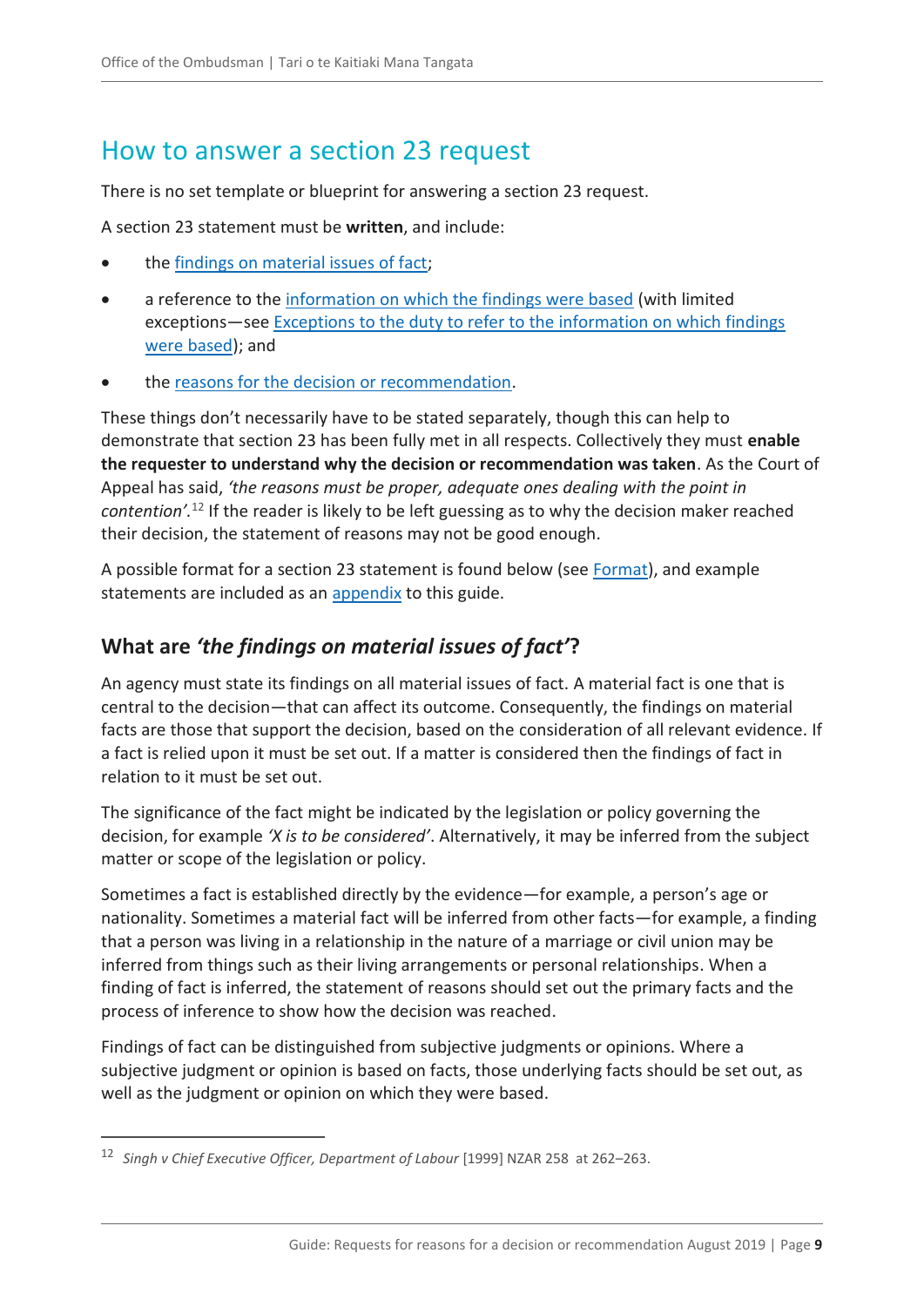If an agency does not set out its findings on a fact, the inference is that fact was immaterial to the decision making process.

# <span id="page-9-0"></span>**What is** *'a reference to the information on which the findings were based'***?**

An agency must refer to the information on which the findings of fact are based. It is just a **reference** to the information that is required, not an actual copy of the information. However, the information must be described in a way that makes it readily identifiable—for instance, *'the medical report from Dr X dated Y'*.

An agency could still choose to provide a copy of the information on which the findings were based, if the requester does not already have it, on the basis that it would open to the requester to seek it under Part 2 of the OIA or LGOIMA or the Privacy Act in any case.

It is not sufficient simply to list all the documents that were before the decision maker. The requirement is to identify the information **on which the findings were based**—that is, the information that was considered relevant, credible and significant in relation to each material finding of fact. The point of this requirement is to demonstrate that each finding of fact is rationally based on evidence. If the evidence was conflicting, the statement should say which evidence was preferred and why.

In certain circumstances, agencies are exempt from the duty to give a reference to the information on which the findings were based (see [Exceptions to the duty to refer to the](#page-15-0)  [information on which findings were based\)](#page-15-0).

#### <span id="page-9-1"></span>**What are** *'the reasons for the decision or recommendation'***?**

An agency must provide the reasons for the decision or recommendation. This means the actual and real reasons. Preparing a statement of reasons is not an opportunity to rewrite history with the benefit of hindsight.

Every decision or recommendation should be capable of a logical explanation. A section 23 statement must contain all steps of reasoning, linking the facts to the decision or recommendation, so that the requester can understand how it was reached.

A section 23 statement must go further than stating conclusions—an agency must give the real reasons for those conclusions. Agencies should include any relevant background or context to the decision making process, including legislation, policies or procedures, so that the requester can fully understand the reasons and not have to guess at gaps.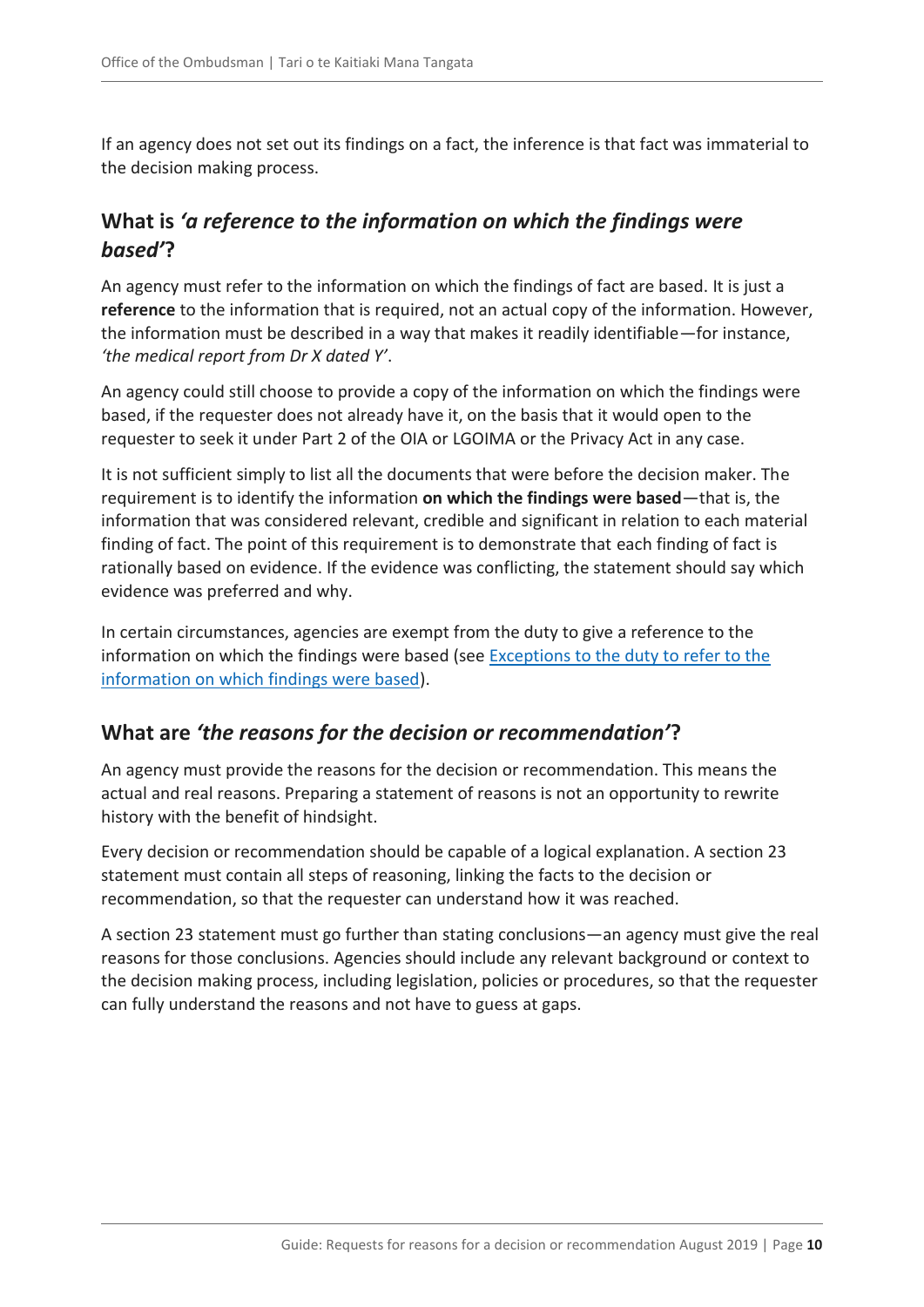#### <span id="page-10-2"></span>**Adopting reports and recommendations**

Many decisions will be made by adopting the recommendations of others. Such recommendations will often be in the form of a report. Simply saying *'my decision was based on X report'* or providing a copy of X report is not sufficient.

In all cases, the three required components of a section 23 statement must be supplied ie, the findings on material issues of fact, a reference to the information on which the findings were based, and the reasons for the decision.

To the extent that these requirements are **fully** met by the report, agencies may choose to provide a copy of it, along with an explanation that the rationale for the decision contained in the report has been adopted by the decision maker. If the report does not fully encapsulate the decision maker's reasoning process (for example, because the decision maker took into account additional information, or disagreed with any part of the report), further explanation will need to be provided.

Often reports that form the basis of decisions will be legally privileged (that is, they are prepared by a lawyer for the purpose of advising their client). Legal professional privilege is not a permissible [reason for refusing a section 23 request.](#page-13-0) While the report **itself** may justifiably be withheld in order to maintain legal professional privilege, $13$  the advice in the report, insofar as it contains findings and reasons that have been adopted by the decision maker, will still need to be supplied.

### <span id="page-10-0"></span>**Format, style and length**

A statement of reasons must be provided in *'written'* form. The format, style and length of a section 23 statement will depend on the nature of the decision or recommendation and the intended recipient.

Agencies should remember that the reasons are those of the **decision maker**, so although someone else may prepare a draft statement, the draft should not be adopted uncritically by the decision maker.

#### <span id="page-10-1"></span>Format

 $\overline{a}$ 

In addition to the specific requirements discussed above, a good section 23 statement will include a clear and comprehensive explanation of:

- the issue to be resolved or answered by the decision;
- the decision or recommendation that has been made;

<sup>&</sup>lt;sup>13</sup> See s  $9(2)(h)$  OIA and s  $7(2)(g)$  LGOIMA.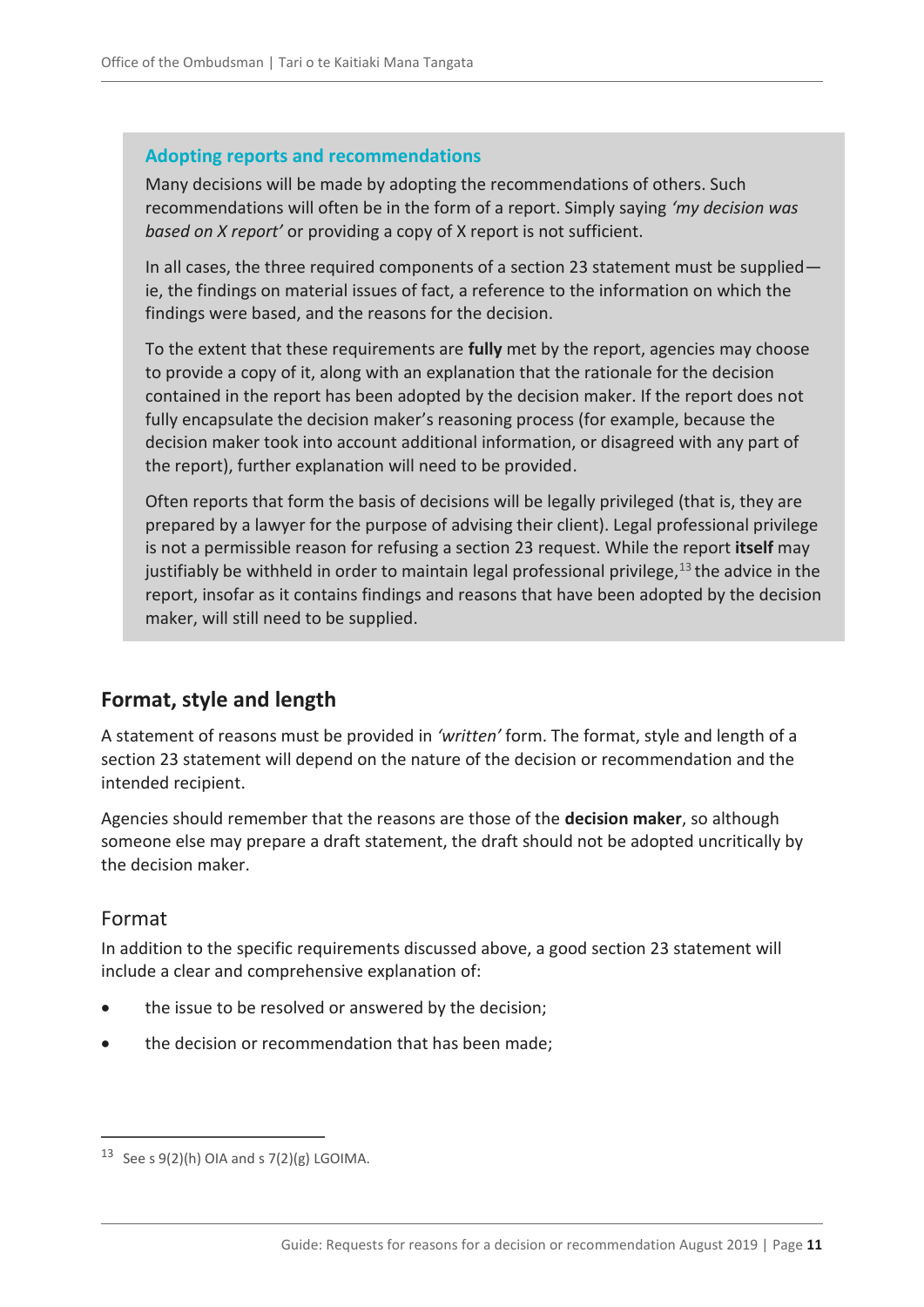- the date of the decision or recommendation (and the date it takes effect if this is different);
- the name and position of the decision maker, as well as their legal authority to make the decision;
- a reference to any relevant legislative, policy or procedural requirements for the decision or recommendation and how these were met;
- a reference to the evidence considered and the key facts taken into account;
- an explanation of why the decision was made; and
- details of any rights of review or appeal from the decision, including time limits.

#### <span id="page-11-0"></span>Style

Section 23 statements should be written in a style that is understandable to the requester. Agencies should:

- use plain English;
- keep sentences short and to the point;
- avoid generalities and vague terms;
- avoid technical terms and abbreviations that are difficult to understand;
- do more than just quote the relevant legal standards and cases—explain the law and how it has been applied;
- develop a logical structure and use headings to guide the way; and
- try to accommodate any special language or other needs of the requester.

#### <span id="page-11-1"></span>Length

The length of a section 23 statement will depend on the nature, importance and complexity of the decision. For a simple decision a page or two might suffice; whereas a decision with complex facts or multiple considerations might need to be longer. See [case study 178097](#page-13-0) below.

### <span id="page-11-2"></span>**What if the decision or recommendation was wrong?**

Preparing a statement of reasons will often prompt a decision maker to review the decision and information on which it was based. If in doing so it appears the decision or recommendation may have been wrong, or a different one may have been preferred, an agency should consider whether it can lawfully withdraw the original decision and make a new one. If changing the decision is possible and would satisfy the requester, it would be a waste of time to prepare a statement of reasons in respect of a decision that, on further reflection, is indefensible or undesirable.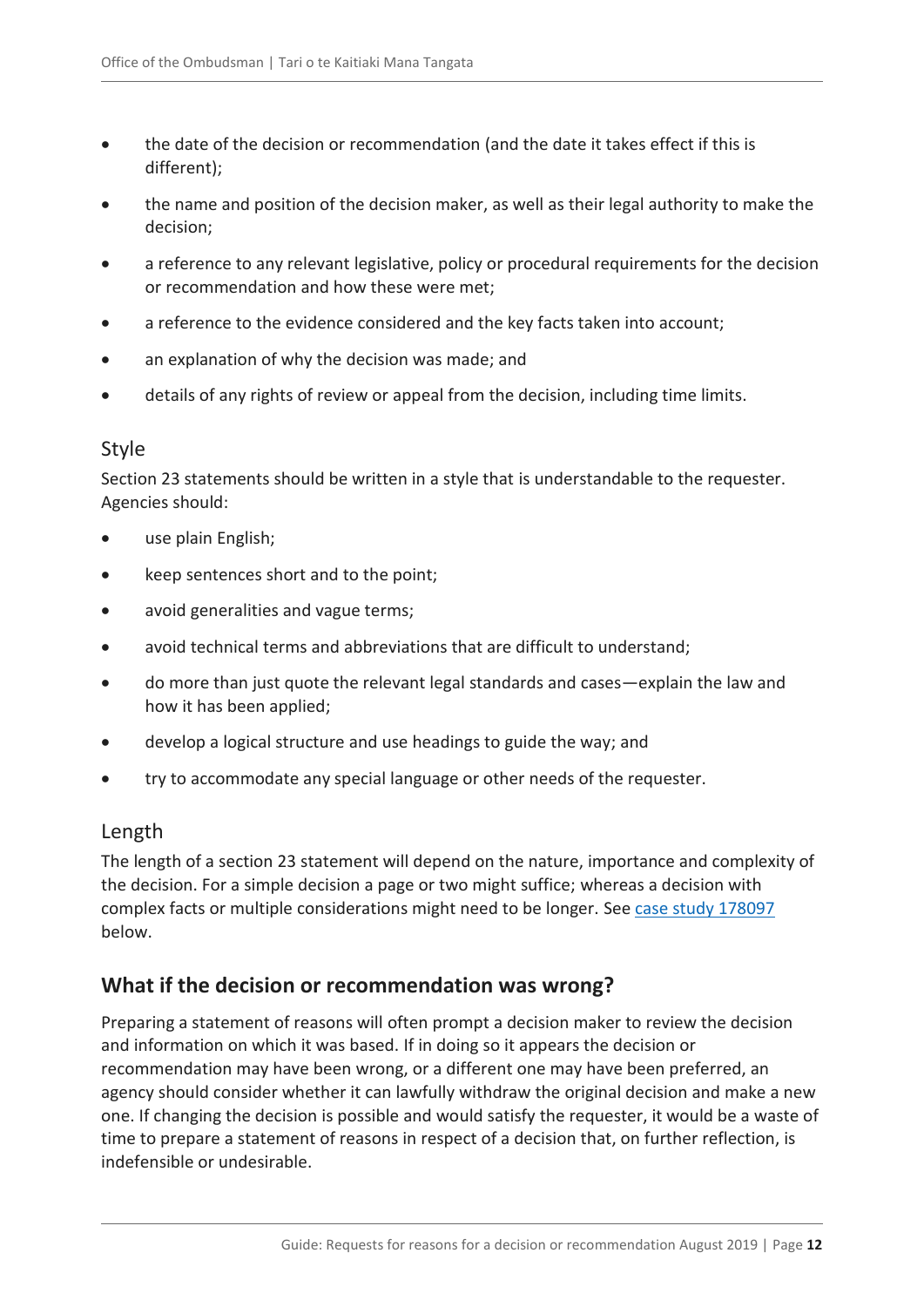#### <span id="page-12-0"></span>**Case study 173933 (2006)—An inadequate statement of reasons**

This case study relates to a complaint by one person who had applied unsuccessfully for two nursing positions (the applicant). The applicant requested the DHB's reasons for both decisions not to appoint her.

The **first** statement of reasons explained that the interview panel:

- considered the candidates' CVs and answers to questions; and
- selected a preferred candidate who ranked higher than the applicant in terms of being able to meet the requirements and competencies of the position.

The Ombudsman noted that certain information about the decision could be **inferred** from the supporting material supplied to the applicant, for example, the notes of the interview panel. However, this was not good enough.

Section 23 requires the agency to incorporate a certain level of detail and specificity in the statement of reasons itself. What had been supplied fell well short of meeting the agency's obligations in this respect.

The DHB had not explained the specific competencies for which the applicant was ranked lower than the preferred candidate, or the basis for how those rankings were determined. The Ombudsman required a further statement to be supplied providing this information.

The statement of reasons that was supplied following the Ombudsman's investigation is included in the [appendix](#page-20-0) to this guide, as an example of a section 23 statement that was considered to be adequate.

The **second** statement of reasons is discussed in relation to evaluative material below (see [case study 173933\)](#page-16-0).

#### **Case study 178097 (2010)—How much detail does a section 23 statement require?**

A requester sought the reasons why they were not reappointed as a specialist assessor under the Intellectual Disability (Compulsory Care and Rehabilitation) Act 2003. This decision was made by the Director-General of Health on the recommendation of a review panel established by the Ministry of Health (the Ministry).

In response, the Ministry explained that the requester was found not suitable for reappointment based on an assessment of his exemplar reports. The reasons for this were that some reports demonstrated a poor understanding of the role; some risk assessments were inadequate for purpose; some psychometrics were inaccurate; and some language was confusing and deterministic.

The requester complained that the Ministry should have to specify which reports demonstrated a poor understanding of the role; which risk assessments were inadequate for purpose; which psychometrics were inaccurate; and which language was confusing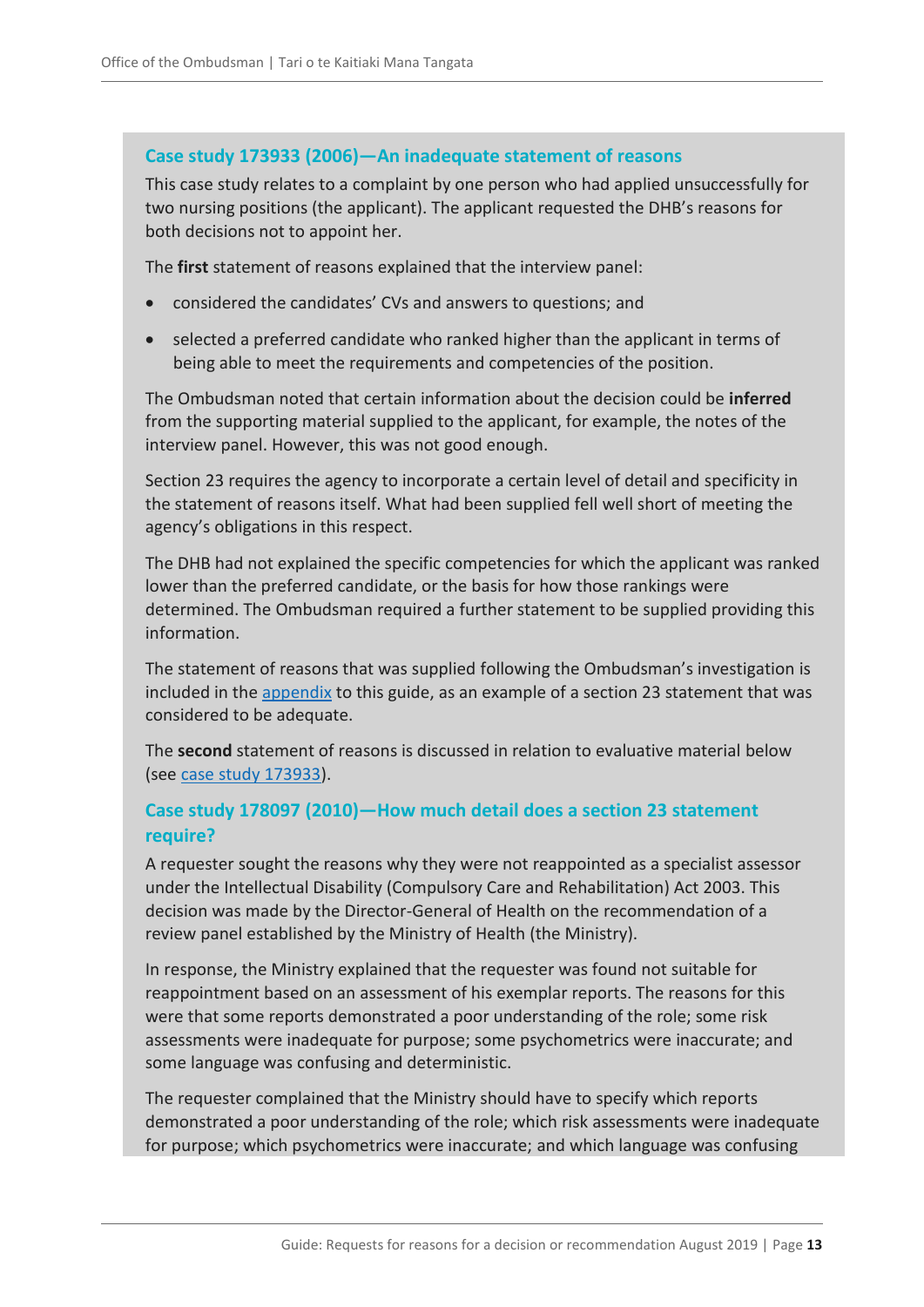and deterministic. The Ombudsman did not agree that the Ministry's section 23 statement was inadequate for this reason.

The extent of detail required to be provided in response to a section 23 request will depend on the circumstances of the particular case. In general, a statutory requirement to state reasons must explain why the decision was reached. Significant detail may be required where a decision or recommendation requires the application of law and / or policy to the particular facts of a case, and the consideration of submissions and evidence provided by concerned parties.

In this case, the decision regarding the requester's suitability for appointment was based solely on an assessment of his exemplar reports. Section 23 required the Ministry to explain the conclusion it reached on the requester's suitability based on its consideration of the reports. It was not obliged to justify, or further substantiate, that conclusion by reference to a detailed analysis of the reports.

A requester may still have questions about a decision after they receive the agency's statement of reasons, but that does not mean the statement of reasons is inadequate. An agency is unlikely to be able to anticipate precisely what information a requester will desire in order to explain its decision to that person's satisfaction. Nor does section 23 oblige it to do this. Further information can be sought, provided it is held, under Part 2 of the OIA or LGOIMA, or the Privacy Act.

This case is discussed further in relation to evaluative material below (see case study [178097\)](#page-18-0).

# <span id="page-13-0"></span>Reasons for refusing section 23 requests

Because there is a **right** of access to a section 23 statement, the reasons for refusing such requests are more limited. Some of the withholding grounds in Part 2 of the OIA and LGOIMA are applicable. In addition, there are certain circumstances in which agencies are exempt from the duty to give a reference to the information on which the findings were based.

### <span id="page-13-1"></span>**Applicable withholding grounds**

Section 23 is subject to the following withholding grounds found in Part 2 of the legislation:<sup>14</sup>

security, defence and international relations (OIA only);<sup>15</sup>

<sup>14</sup> See s 23(1) OIA and s 22(1) LGOIMA.

 $15$  See s 6(a) OIA.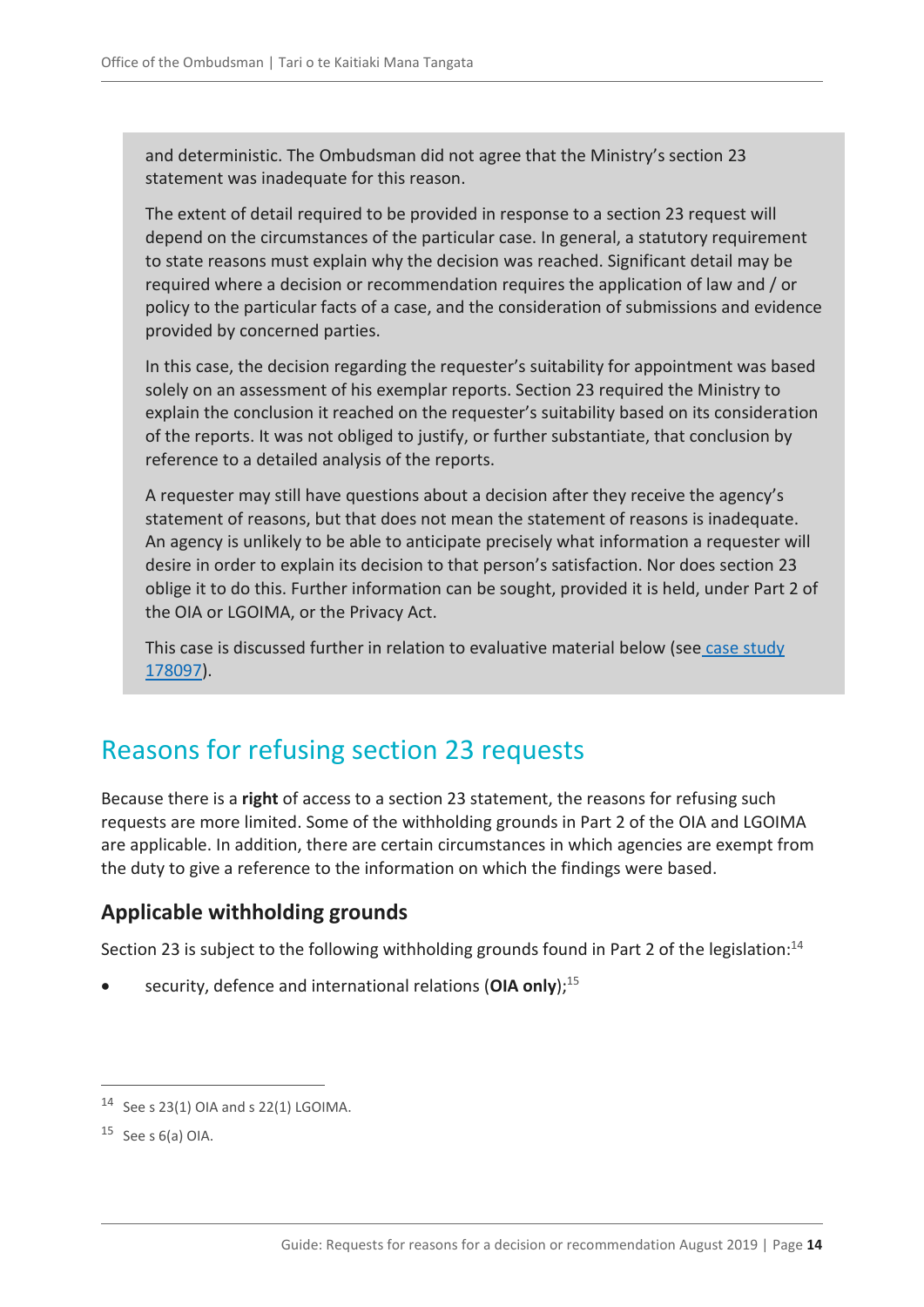- confidential information provided by another country or international organisation (**OIA only**);<sup>16</sup>
- maintenance of the law; $^{17}$
- personal safety;<sup>18</sup> and
- disclosure of a trade secret / unreasonable prejudice to the commercial position of a third party (subject to the public interest test). $19$

This means an agency can refuse a request for a statement of reasons, or refuse to supply some of the information that would be included in a statement of reasons, where there is *'good reason'* under these withholding grounds to do so.

The right of access to a statement of reasons in section 23 is also subject to section 10 of the OIA (section 8 of the LGOIMA).<sup>20</sup> This means an agency may refuse to **confirm or deny** the existence or non-existence of information if that would be likely to prejudice the interests protected by the withholding grounds in sections 6, 7 or 9(2)(b) of the OIA (sections 6 or 7(2)(b) of the LGOIMA).

For further guidance on the withholding grounds see our [official information legislation guides.](https://ombudsman.parliament.nz/resources?f%5B0%5D=category%3A2146)

#### **Withholding grounds that cannot apply**

It's important to note that some of the common Part 2 withholding grounds, for example, free and frank opinions<sup>21</sup> and legal professional privilege,<sup>22</sup> do not provide a justifiable reason for refusing a section 23 request. Agencies should not expect to be able to withhold any information that would form part of a section 23 statement on these grounds. Where, for instance, legal advice has been adopted and relied on in reaching a decision that affects the requester personally, information about the reasons for doing so will still need to be supplied (see [Adopting reports and recommendations\)](#page-10-2).

- <sup>19</sup> See s  $9(2)(b)$  OIA and s  $7(2)(b)$  LGOIMA.
- <sup>20</sup> See s 23(1) OIA and s 22(1) LGOIMA.
- <sup>21</sup> See s  $9(2)(g)(i)$  OIA and s  $7(2)(f)(i)$  LGOIMA.
- <sup>22</sup> See s  $9(2)(h)$  OIA and s  $7(2)(g)$  LGOIMA.

 $16$  See s 6(b) OIA.

<sup>&</sup>lt;sup>17</sup> See s  $6(c)$  OIA and s  $6(a)$  LGOIMA.

<sup>18</sup> See s 6(d) OIA and s 6(b) LGOIMA.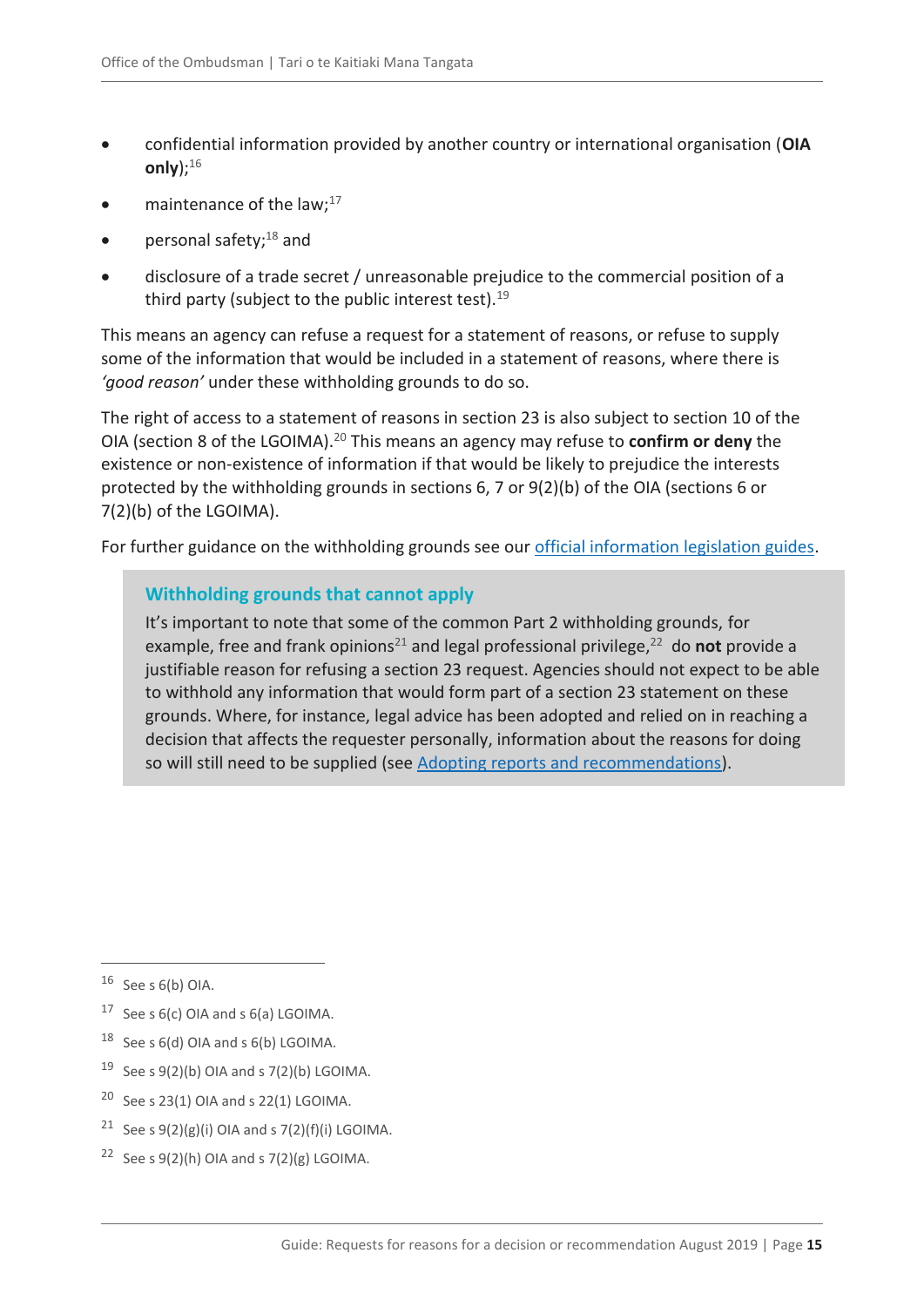#### **Case study W43130 (2000)—***'We've been through this already'*

A requester sought the reasons why the Department of Conservation (the Department) decided not to grant his application to be an honorary representative. The Department maintained it had given its reasons previously, in writing and verbally, on many occasions. The Ombudsman considered the relevant correspondence, and agreed it did include some commentary on the reasons for the decision to decline the application. However, that information was not sufficient to meet the requirements of section 23. When a section 23 request is made, the requester has a statutory right to be provided with the information irrespective of previous correspondence, or the agency's view that the requester is already aware of the reasoning that led to the decision.

# <span id="page-15-0"></span>**Exceptions to the duty to refer to the information on which findings were based**

There are certain circumstances in which agencies are exempt from the duty to give a reference to the information on which the findings were based.

These exceptions **do not** exempt agencies from the duty to comply with section 23 in all other respects. Agencies must still provide the findings on material issues of fact and the reasons for the decision or recommendation, even if they cannot provide a reference to the information on which the findings were based (see [case study 173933](#page-16-0) below).

#### <span id="page-15-1"></span>Evaluative material

A reference to the information on which the findings were based does not have to be given if it would involve disclosure of *'evaluative material'* (or information that would identify the supplier of that material), in breach of an express or implied promise made to the supplier that this information would be held in confidence.<sup>23</sup>

In simple terms, evaluative material is information concerning what the supplier thinks about the requester—their judgment or opinion as to whether the requester is eligible or qualified to receive an award of some sort.

Agencies need to be able to get this information in order to make good decisions about employment and the awarding of contracts and other benefits. They may be unable to get such information if they cannot give and honour a promise of confidentiality to the person who supplies it.

It is important to remember that we are talking about release of a **reference** to the information on which any findings of fact were based, not release of the information itself. Agencies must therefore be satisfied that simply referring to the information on which the findings of fact

<sup>&</sup>lt;sup>23</sup> See s 23(2A)(a) OIA and s 22(1A)(a) LGOIMA.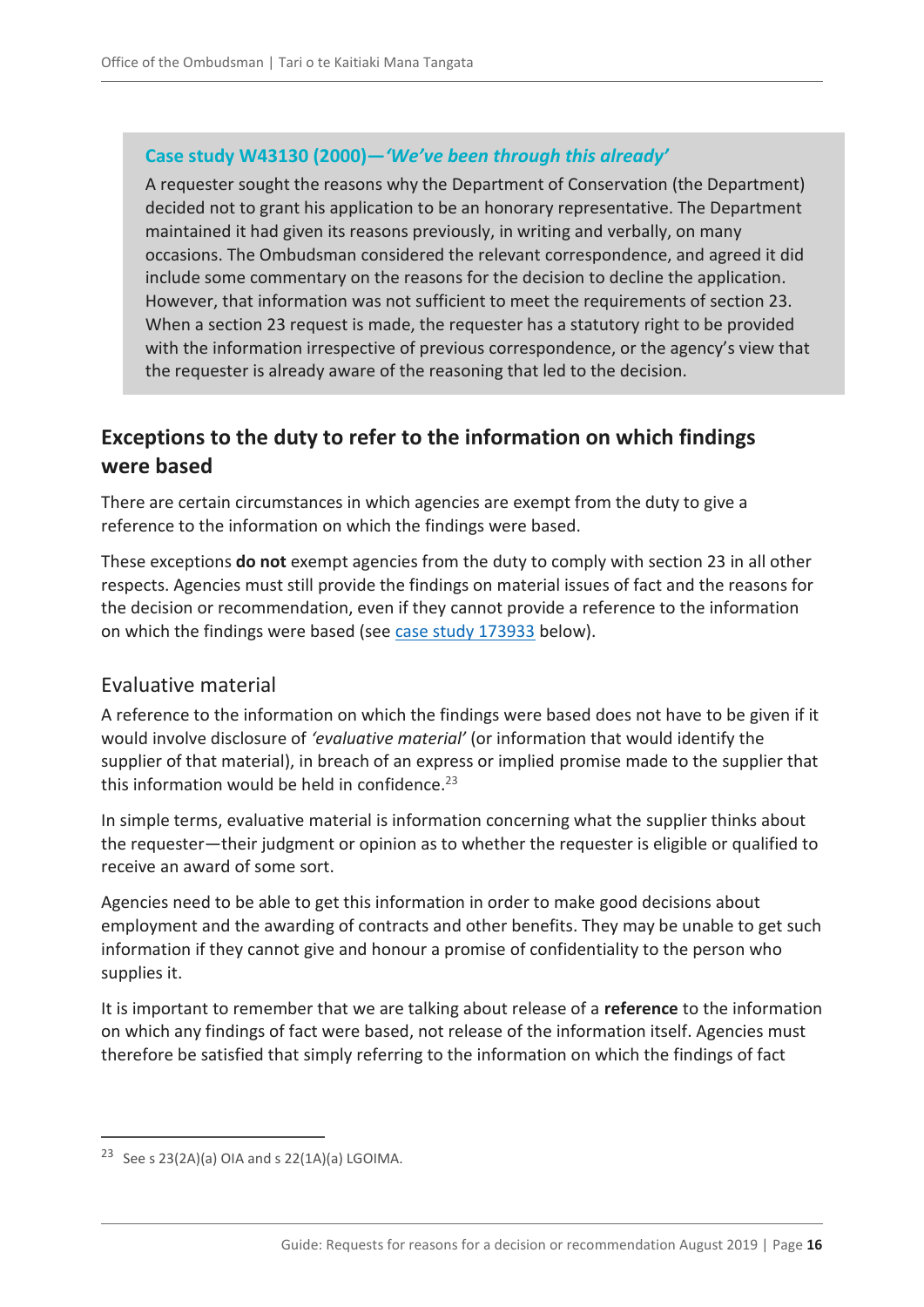were based would in itself breach a promise of confidentiality to the supplier of the information.

There are two issues to consider.

#### **Is the information evaluative material, or information that would identify the supplier of that material?**

*'Evaluative material'* means evaluative or opinion material compiled solely for the purpose  $of: <sup>24</sup>$ 

- determining the suitability, eligibility or qualifications of the requester for employment, promotion or removal from office, or the awarding of contracts, awards or other benefits;
- determining whether any contract, award or benefit should be continued, modified or cancelled; or
- deciding whether to insure any person or property or to continue or renew the insurance of any person or property.

#### **Would release breach an express or implied promise that was made to the supplier that the material and/or their identity would be held in confidence**?

A promise must have been made to the supplier prior to or at the time the material was supplied that it and/or the identity of the supplier would be kept confidential. It must be evident that the supplier relied on this promise of confidentiality. These things are easier to establish when the promise of confidentiality was expressly recorded. However, they may also be implied from the circumstances where it is clear that the supplier must have expected confidentiality, and would not otherwise have been induced to supply the information.

#### <span id="page-16-0"></span>**Case study 173933 (2006)—Evaluative material exemption does not apply to findings of fact and reasons**

This case study relates to a complaint by one person who had applied unsuccessfully for two nursing positions (the applicant). The applicant requested the DHB's reasons for both decisions not to appoint her.

The first statement of reasons is discussed above (see [case study 173933\)](#page-12-0). The second statement of reasons explained that the interview panel:

- took into account the candidates' CVs and answers to questions, and information supplied by the applicant's referees; and
- decided that the applicant did not meet the competencies outlined in the job description.

<sup>24</sup> See s 23(2B) OIA and s 22(1B) LGOIMA.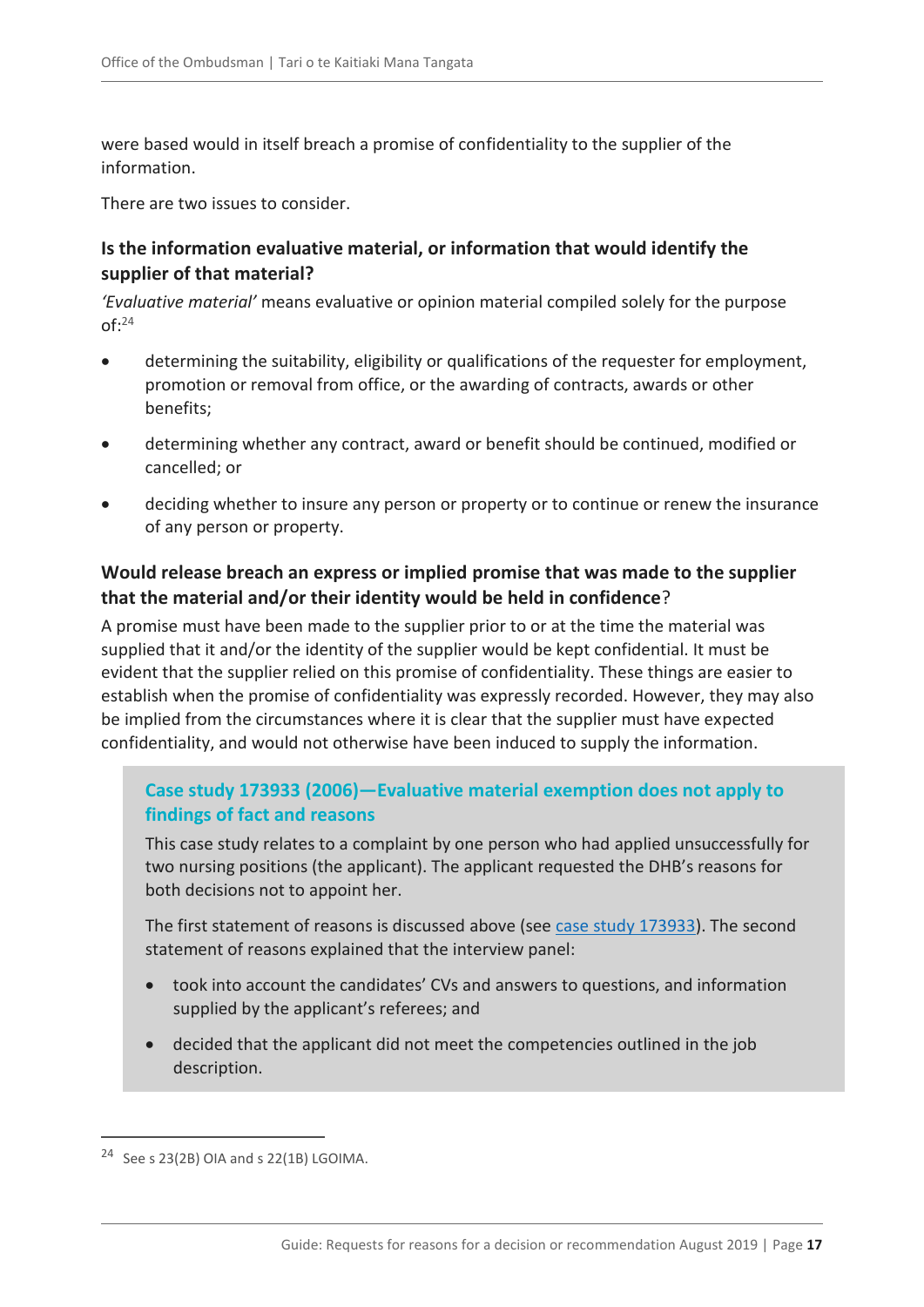The agency did not want to specify which competencies were not met out of concern that this would identify the referees.

The Ombudsman accepted that the identities of the referees and the material they supplied were protected by the evaluative material exemption. However, specifying which competencies were not met comprised part of the findings on material issues of fact and the reasons for the decision. That information is not subject to the evaluative material exemption, and still needs to be supplied regardless of whether a referee could be identified as a result. The obligation to honour promises of confidentiality to referees does not override the obligation of public sector bodies to provide adequate explanations for their decisions to the affected parties.

The statement of reasons that was supplied following the Ombudsman's investigation is included in the [appendix](#page-20-0) to this guide, as an example of a section 23 statement that adequately documented findings and reasons, while protecting the evaluative material on which those findings were based.

#### **Case study 178097 (2010)—Evaluative material must be** *'supplied'* **by someone else**

A requester sought the reasons why they were not reappointed as a specialist assessor under the Intellectual Disability (Compulsory Care and Rehabilitation) Act 2003. This decision was made by the Director-General of Health on the recommendation of a review panel established by the Ministry of Health (the Ministry). Other aspects of this case are discussed above (see [case study 178097\)](#page-13-0).

The Ombudsman rejected the Ministry's argument that it was justified in not providing further detail of the panel's assessment because this constituted evaluative material.

Section 23(2A) of the OIA only protects evaluative material that has been *'supplied'* to an agency subject to a promise of confidentiality. To *'supply'* in its ordinary meaning means to *'make (something needed) available to someone'* (Oxford Dictionary). In this context, it means one person (or entity) making information available to another person. It therefore assumes the provision of information by a party other than the agency itself. The rationale behind this is that other parties are under no obligation to supply evaluative material to an agency and, in many cases, they would refuse to do so unless they were promised confidentiality. So, for instance, section 23(2A) is often used to protect information supplied by external referees.

This case was different. The panel was established by the Ministry for the express purpose of assisting the Director-General to make his decision through the provision of information and advice. Members of the panel were remunerated for their time and effort. Information held by the panel was deemed to be held by the Ministry (section 2(2) of the OIA), and the panel itself was deemed to be part of the Ministry (section 2(3) of the OIA). In these circumstances, information about the panel's deliberations could not be regarded as having been *'supplied'* to the Ministry for the purpose of section 23(2A) of the OIA.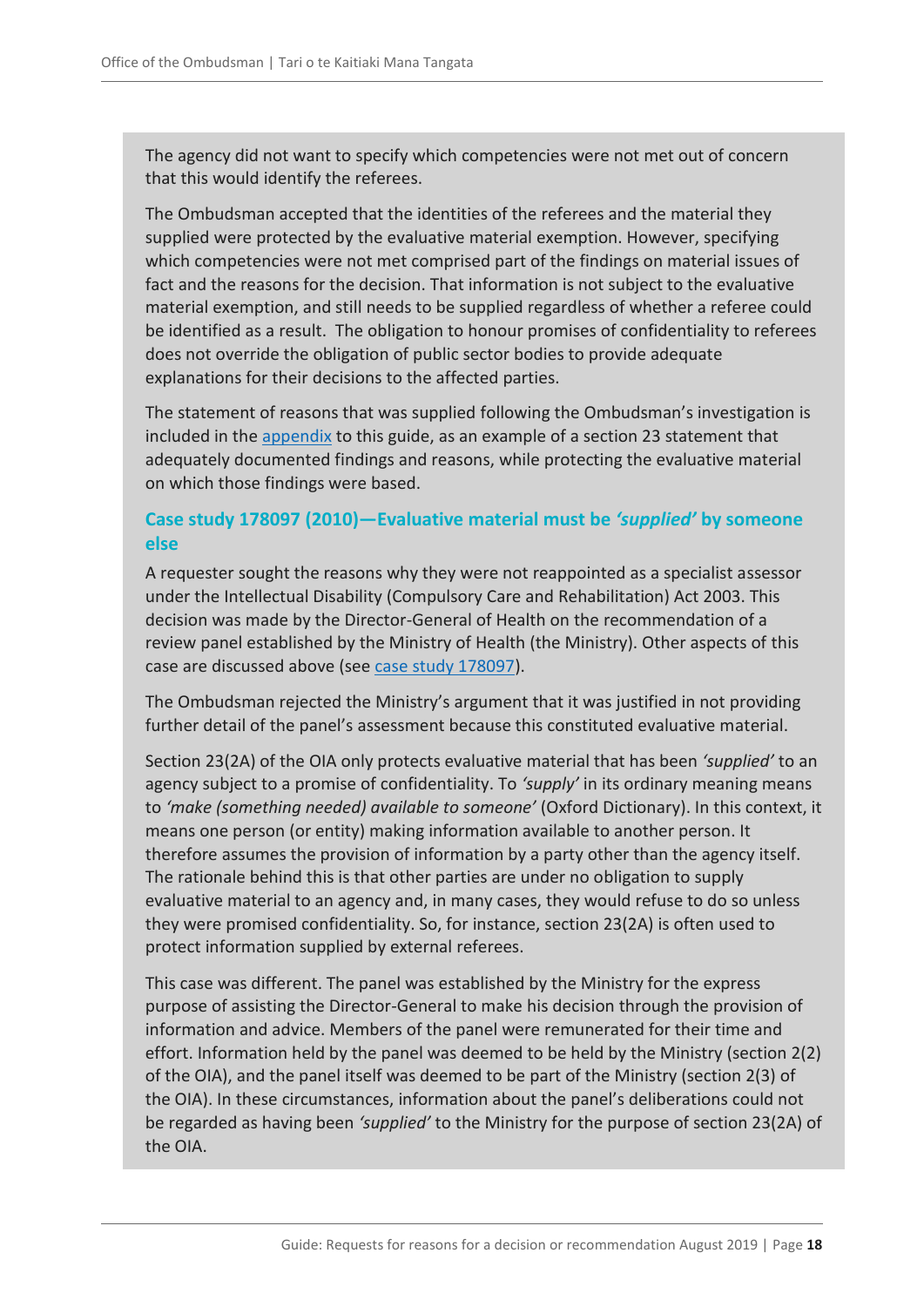### <span id="page-18-0"></span>Prejudice to the physical or mental health of a natural person

A reference to the information on which the findings were based does not have to be given  $if: <sup>25</sup>$ 

- the agency has consulted the requester's medical practitioner; and
- is satisfied that disclosure of information which relates to the requester's physical or mental health would be likely to prejudice their physical or mental health.

This only applies in the case of requesters who are natural persons.

### <span id="page-18-1"></span>Contrary to the interests of persons under 16

A reference to the information on which the findings were based does not have to be given if, in the case of a requester who is a natural person under 16, disclosure of that information would be contrary to their interests.<sup>26</sup>

### <span id="page-18-2"></span>Prejudice to the safe custody or rehabilitation of an offender or detainee

A reference to the information on which the findings were based does not have to be given  $if: <sup>27</sup>$ 

- that information is in respect of a person who has been convicted of an offence or detained in custody; and
- disclosure would be likely to prejudice their safe custody or rehabilitation.

# <span id="page-18-3"></span>What if a requester is unhappy with the decision made on their section 23 request?

As with any other request for official information, if a requester is unhappy with the decision on their section 23 request, they can complain to the Ombudsman.

<sup>&</sup>lt;sup>25</sup> See s 23(2A)(b) OIA and s 22(1A)(b) LGOIMA.

<sup>&</sup>lt;sup>26</sup> See s 23(2A)(c) OIA and s 22(1A)(c) LGOIMA.

<sup>&</sup>lt;sup>27</sup> See s 23(2A)(d) OIA and s 22(1A)(d) LGOIMA.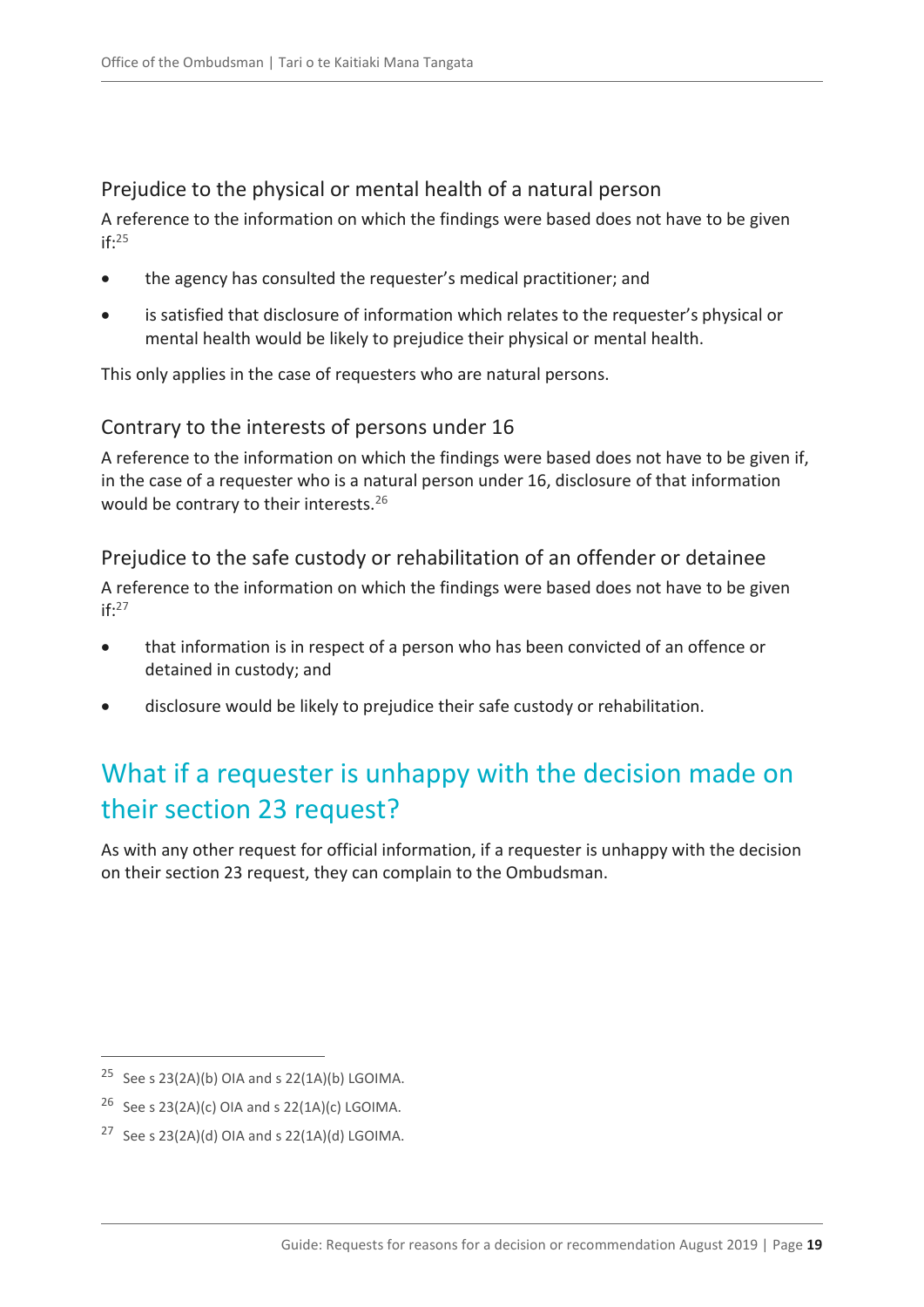However, section 23 investigations are slightly different in that they are required to be undertaken by the Ombudsman under the Ombudsmen Act 1975, rather than the OIA or LGOIMA.<sup>28</sup> This means any recommendations by the Ombudsman will not be binding.<sup>29</sup>

In addition to complaining to the Ombudsman, a dissatisfied requester has a concurrent right of appeal to the courts. This is also distinct from ordinary OIA and LGOIMA complaints relating to Part 2 decisions, which must be determined by the Ombudsman in the first instance.<sup>30</sup>

# <span id="page-19-0"></span>Further guidance

[The OIA for Ministers and agencies](https://ombudsman.parliament.nz/resources/oia-ministers-and-agencies-guide-processing-official-information-requests) and [The LGOIMA for local government agencies](https://ombudsman.parliament.nz/resources/lgoima-local-government-agencies-guide-processing-requests-and-conducting-meetings) provide more information about processing OIA and LGOIMA requests.

Further guidance on the reasons for refusal is available [here.](https://ombudsman.parliament.nz/resources?f%5B0%5D=category%3A2146)

Our website contains searchable case notes, opinions and other material, relating to past cases considered by the Ombudsmen: [www.ombudsman.parliament.nz.](http://www.ombudsman.parliament.nz/)

You can also contact our staff with any queries about section 23 requests by email [info@ombudsman.parliament.nz](mailto:info@ombudsman.parliament.nz) or freephone 0800 802 602. Do so as early as possible to ensure we can answer your queries without delaying the response to a request for official information.

<sup>&</sup>lt;sup>28</sup> See s 35(1) OIA and s 38(1) LGOIMA. Note the exception of decisions to issue s 10 notices (s 8 LGOIMA). Such decisions are investigated under the OIA or LGOIMA. See ss 35(1)(b) and 28(1)(d) of the OIA and ss 38(1) and 27(1)(d) of the LGOIMA.

<sup>&</sup>lt;sup>29</sup> Recommendations under the Ombudsmen Act are not binding. In contrast, a public duty to comply with an Ombudsman's recommendation under the OIA or LGOIMA comes into effect 21 working days after it is made, unless vetoed by the Cabinet (under the OIA) or the local authority (under the LGOIMA); see s 32 OIA and LGOIMA.

<sup>30</sup> See s 34 OIA and s 37 LGOIMA.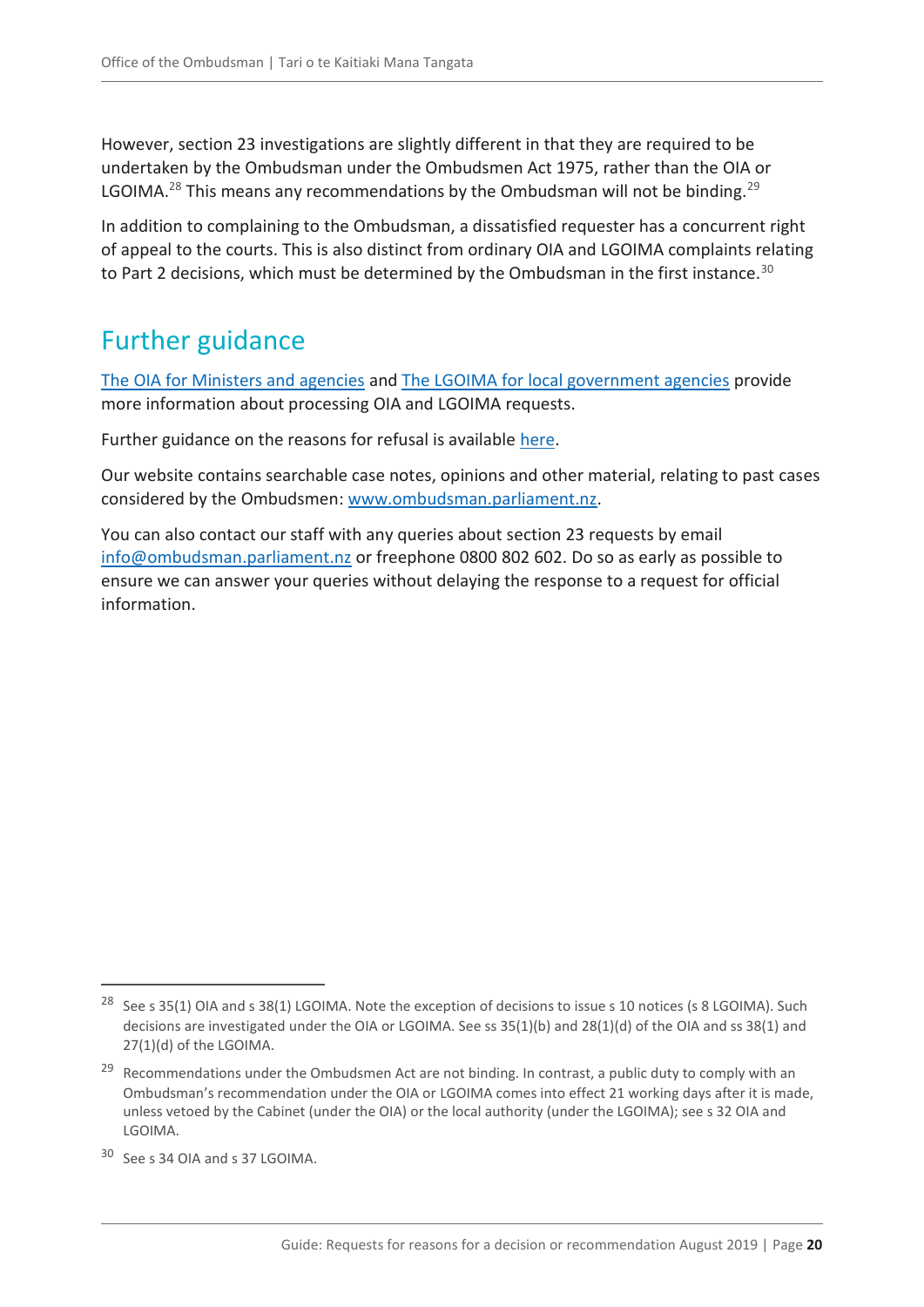# <span id="page-20-0"></span>Appendix 1. Example statements of reasons

### <span id="page-20-1"></span>**Example 1**

This is an example of an adequate section 23 statement that was provided following an Ombudsman's investigation (see [case study 173933](#page-12-0) above).

*On completion of the interview process the panel discussed the respective applicants' responses to questions asked. The applicants' responses, their CVs, and the interview notes assisted the panel to rank the applicants' in order of preference. The highest ranked candidate was selected.* 

*Unfortunately, you were not the highest ranked applicant. The panel considered that you had not met some of the essential competencies for the position. In particular, evidence of attainment of listed generic competencies was required. Relevantly, those competencies included:*

*Cultural safety: Practises nursing in a manner which the client determines as being culturally safe.*

*To meet this requirement the applicant must:*

- *recognise the Tangata Whenua of New Zealand (Maori) and the Treaty of Waitangi;*
- *consistently apply the principles of cultural safety in own nursing practice, implement cultural safety policies, and assist colleagues with these.*

#### *And*

*Professional Judgement: Makes professional judgements that will enhance nursing practice.*

*To meet this requirement the applicant must demonstrate, among other things:*

 *consistently takes responsibility for own actions and outcomes of nursing care planned and delegated, ensuring that their own practice is safe and effective.*

*Following your interview the panel assessed all evidence, both verbal and documented, and determined that you had not fully met these competencies. The panel noted, in relation to cultural safety, that your manner was 'abrasive'. The interview notes also show some concern about your professional judgement in your response to the hypothetical scenario: 'All Drs responsibility — no mention of talking to the patient first'.*

*Further essential competencies for the position included:*

- *Excellent interpersonal skills; and*
- *Professional demeanour.*